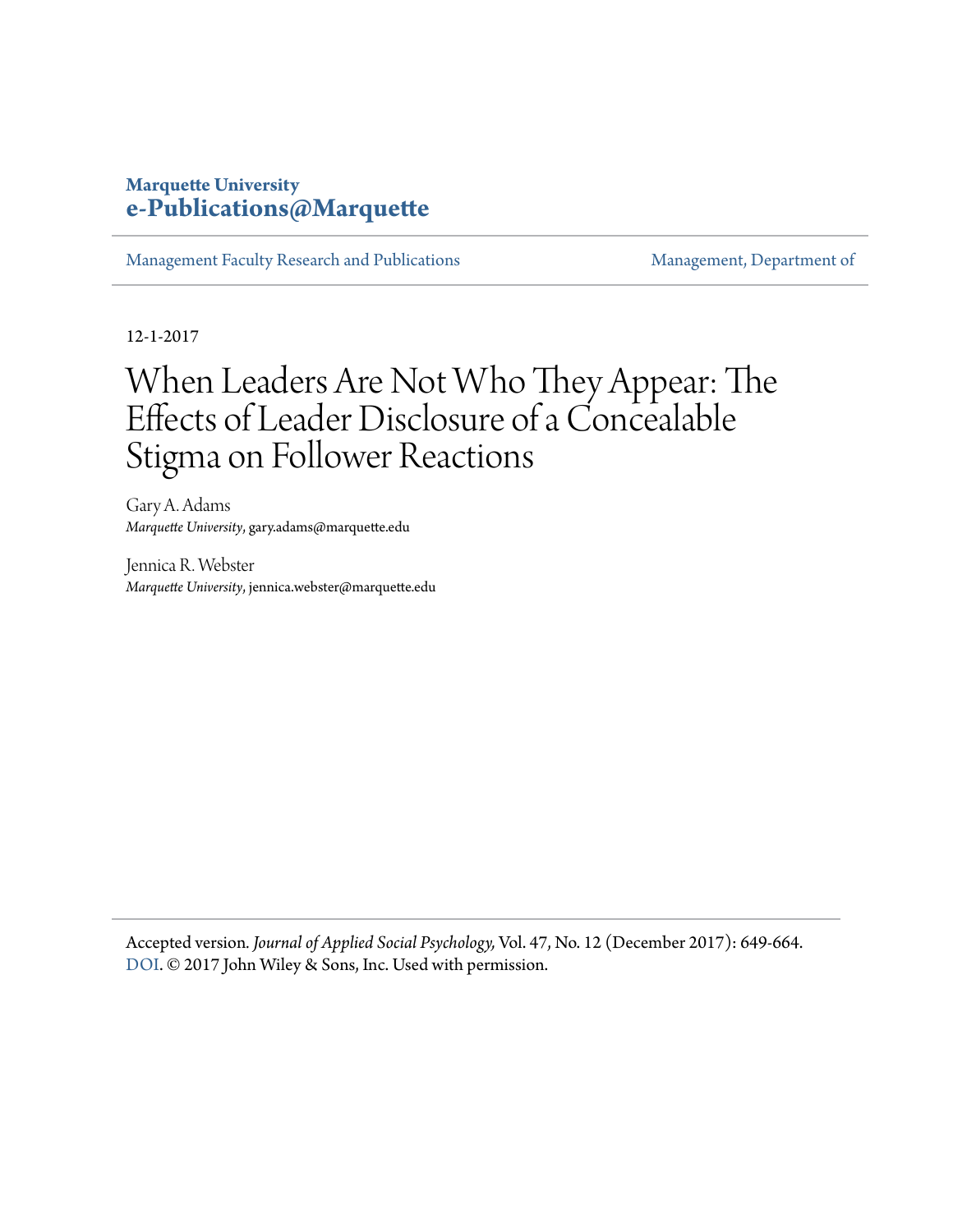**Marquette University**

## **e-Publications@Marquette**

## *Management Faculty Research and Publications/College of Business Administration*

*This paper is NOT THE PUBLISHED VERSION;* **but the author's final, peer-reviewed manuscript.** The published version may be accessed by following the link in th citation below.

*Journal of Applied Social Psychology*, Vol. 47, No. 12 (December 2017): 649-664. [DOI.](https://doi.org/10.1111/jasp.12467) This article is © Wiley and permission has been granted for this version to appear in [e-Publications@Marquette.](http://epublications.marquette.edu/) Wiley does not grant permission for this article to be further copied/distributed or hosted elsewhere without the express permission from Wiley.

# When Leaders Are Not Who They Appear: The Effects Of Leader Disclosure Of A Concealable Stigma On Follower Reactions

Gary A. Adams Department of Management, Marquette University, Milwaukee, WI Jennica R. Webster Department of Management, Marquette University, Milwaukee, WI

## Abstract

Two studies examined follower reactions to disclosure of concealable stigma (i.e., transgender identity) by a leader. Using 109 employed participants, Study 1 showed followers rated leaders disclosing a stigma less likable and effective. This effect was both direct and indirect through relational identification with the leader. Using 206 employed participants, Study 2 found when a leader's stigma was involuntarily found out and disclosed later they received lower ratings of likability and effectiveness compared to leaders who voluntarily came out and disclosed earlier. Method (found out vs. came out) and timing of disclosure (later vs. earlier) had direct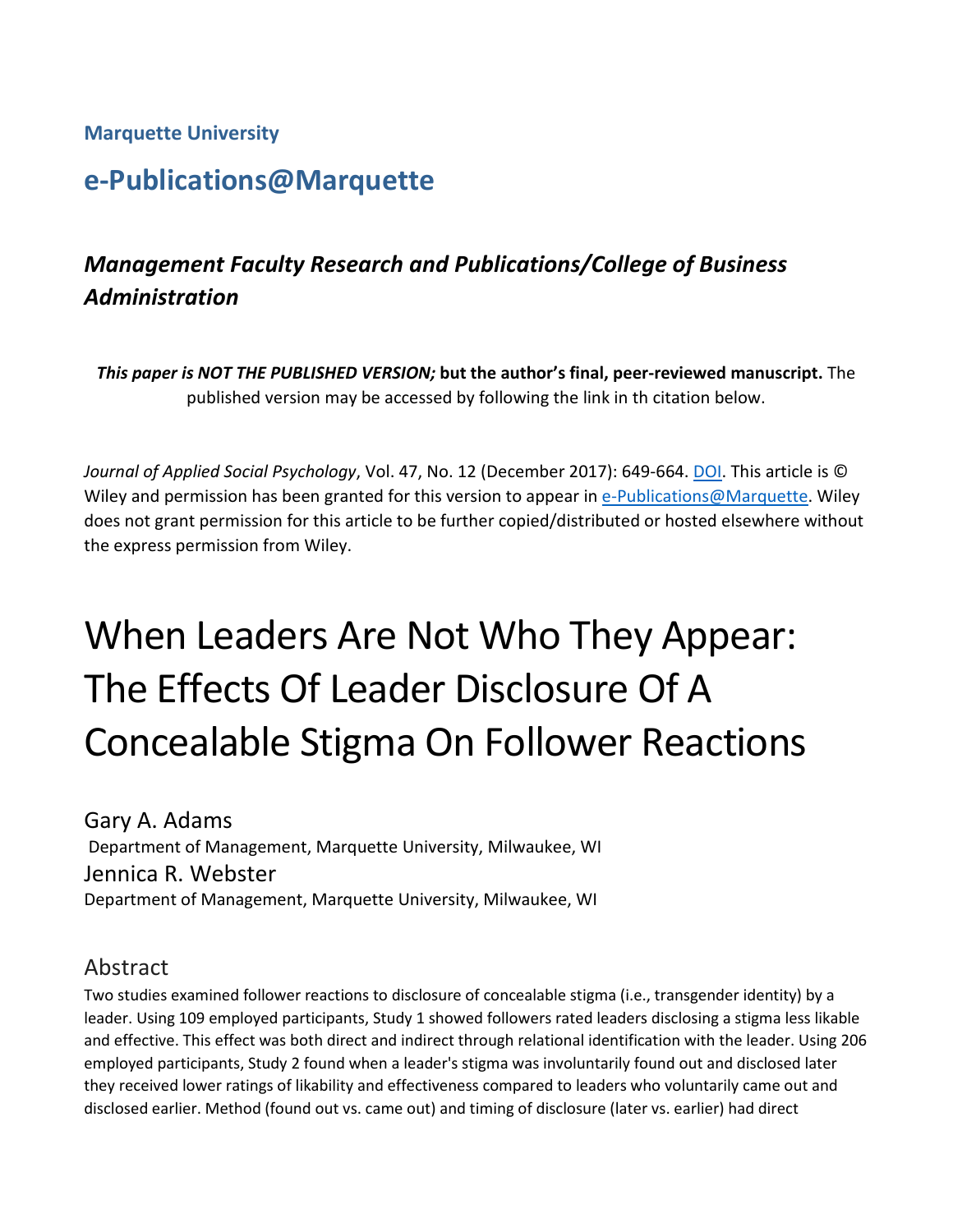relationships with ratings of likability and effectiveness and method of disclosure had an indirect relationship with the outcomes via relational identification.

## 1 INTRODUCTION

Over the past 50 years, increased globalization, shifting demographic characteristics, and changing societal attitudes have all served to increase the number and visibility of people with diverse social identities in the workplace. Many workers with diverse social identities have carried with them the burden of social stigma. Stigma is described as a visible mark or badge that symbolizes that one possesses a characteristic that is devalued by society and should be relegated to low status and power (Goffman, **[1963](https://onlinelibrary.wiley.com/doi/full/10.1111/jasp.12467#jasp12467-bib-0030)**; Major & O'Brien, **[2005](https://onlinelibrary.wiley.com/doi/full/10.1111/jasp.12467#jasp12467-bib-0064)**; Paetzold, Dipboye, & Elsbach, **[2008](https://onlinelibrary.wiley.com/doi/full/10.1111/jasp.12467#jasp12467-bib-0070)**). Examples of visible stigmatizing characteristics include race (Avery, McKay, & Volpone, **[2016](https://onlinelibrary.wiley.com/doi/full/10.1111/jasp.12467#jasp12467-bib-0005)**) and obesity (King, Shapiro, Hebl, Singletary, & Turner, **[2006](https://onlinelibrary.wiley.com/doi/full/10.1111/jasp.12467#jasp12467-bib-0051)**). While stigma has been studied rather extensively (see reviews by Major & O'Brien, **[2005](https://onlinelibrary.wiley.com/doi/full/10.1111/jasp.12467#jasp12467-bib-0064)**and Pescosolido & Martin, **[2015](https://onlinelibrary.wiley.com/doi/full/10.1111/jasp.12467#jasp12467-bib-0071)**), it is only recently that research has begun to examine stigma within the workplace. Stigmata evoke negative reactions (e.g., harassment, discrimination, and even violence) by nonstigma holders and lead to harmful outcomes for stigma holders such as lower health and well-being (Schmitt, Branscombe, Postmes, & Garcia, **[2014](https://onlinelibrary.wiley.com/doi/full/10.1111/jasp.12467#jasp12467-bib-0083)**). The impact that stigmata can have for both nonstigma and stigma holders can have negative consequences for organizations such as lower cohesion, effectiveness (Kulik, Bainbridge, & Cregan, **[2008](https://onlinelibrary.wiley.com/doi/full/10.1111/jasp.12467#jasp12467-bib-0054)**), and even decreased customer patronage (Avery, McKay, & Volpone, **[2016](https://onlinelibrary.wiley.com/doi/full/10.1111/jasp.12467#jasp12467-bib-0005)**).

Within the literature on stigma in the workplace, a small but growing body of research has begun to recognize and examine stigmata that are concealable**[1](https://onlinelibrary.wiley.com/doi/full/10.1111/jasp.12467#jasp12467-note-0009_12)** (Jones & King, **[2014](https://onlinelibrary.wiley.com/doi/full/10.1111/jasp.12467#jasp12467-bib-0045)**). Concealable stigmata are those that are "invisible" in the sense that they are not always readily apparent (Goffman, **[1963](https://onlinelibrary.wiley.com/doi/full/10.1111/jasp.12467#jasp12467-bib-0030)**). There are a number of concealable stigmata (e.g., hidden disabilities, Santuzzi, Waltz, Finkelstein, & Rupp, **[2014](https://onlinelibrary.wiley.com/doi/full/10.1111/jasp.12467#jasp12467-bib-0080)**; multiracial backgrounds, Bell, Marquardt, & Berry, **[2014](https://onlinelibrary.wiley.com/doi/full/10.1111/jasp.12467#jasp12467-bib-0008)**) and one that has garnered recent attention is sexual minority identity (e.g., lesbian, gay, bisexual, and transgender [LGBT]). Research in the area of LGBT employees has focused on understanding the process of identity management and disclosure of LGBT identities to others, as well as the antecedents and outcomes of those disclosure decisions. Conceptual and empirical works have shown that the management of concealable stigma can have deleterious effects on the health, well-being, employment, and career progression of the stigma holder (Clair, Beatty, & MacLean, **[2005](https://onlinelibrary.wiley.com/doi/full/10.1111/jasp.12467#jasp12467-bib-0016)**; Croteau, Anderson, & VanderWal, **[2008](https://onlinelibrary.wiley.com/doi/full/10.1111/jasp.12467#jasp12467-bib-0017)**; Pachankis, **[2007](https://onlinelibrary.wiley.com/doi/full/10.1111/jasp.12467#jasp12467-bib-0069)**; Quinn & Chaudoir, **[2009](https://onlinelibrary.wiley.com/doi/full/10.1111/jasp.12467#jasp12467-bib-0075)**; Ragins, **[2004,](https://onlinelibrary.wiley.com/doi/full/10.1111/jasp.12467#jasp12467-bib-0076) [2008](https://onlinelibrary.wiley.com/doi/full/10.1111/jasp.12467#jasp12467-bib-0077)**).

While this research has advanced our understanding of concealable stigma considerably it has focused on the disclosure process from the perspective of the stigma holder. With few exceptions (cf., King, Reilly, & Hebl, **[2008](https://onlinelibrary.wiley.com/doi/full/10.1111/jasp.12467#jasp12467-bib-0050)**; Oswald, **[2007](https://onlinelibrary.wiley.com/doi/full/10.1111/jasp.12467#jasp12467-bib-0068)**), it has yet to examine stigmatized identity disclosure as it is experienced by nonstigma holders. A better understanding of reactions to stigmatized identity disclosure is important for several reasons. First, reactions by nonstigma holders play a key role in both the decision to disclose (Ragins, **[2008](https://onlinelibrary.wiley.com/doi/full/10.1111/jasp.12467#jasp12467-bib-0077)**) and the consequences of that disclosure for the stigma holder (Griffith & Hebl, **[2002](https://onlinelibrary.wiley.com/doi/full/10.1111/jasp.12467#jasp12467-bib-0033)**; Quinn & Chaudoir, **[2009](https://onlinelibrary.wiley.com/doi/full/10.1111/jasp.12467#jasp12467-bib-0075)**). The disclosure of one's stigmatized identity has the potential to have favorable effects for the individual (e.g., better well-being; Ragins, **[2004](https://onlinelibrary.wiley.com/doi/full/10.1111/jasp.12467#jasp12467-bib-0076)**) as well as the organization in terms of more favorable workrelated attitudes and job performance, and in terms of meeting goals for corporate social responsibility and diversity (King & Cortina, **[2010](https://onlinelibrary.wiley.com/doi/full/10.1111/jasp.12467#jasp12467-bib-0049)**). Understanding how and why nonstigma holders react to stigmatized identity disclosure can help individuals and organizations minimize the negative effects and better achieve the positive effects of stigma disclosure. Second, while there has been research on reactions to stigma disclosure in nonwork settings (e.g., Norton & Herek, **[2013](https://onlinelibrary.wiley.com/doi/full/10.1111/jasp.12467#jasp12467-bib-0066)**) it has rarely been examined in organizational settings. It is likely that reactions differ depending on the specific setting (i.e., work or nonwork) in which the disclosure occurs (Buck & Plant, **[2011](https://onlinelibrary.wiley.com/doi/full/10.1111/jasp.12467#jasp12467-bib-0011)**; Ragins, **[2008](https://onlinelibrary.wiley.com/doi/full/10.1111/jasp.12467#jasp12467-bib-0077)**). It is also likely that even within the same setting reactions likely differ across relational situations. For example, the disclosure of one's LGBT identity by one coworker to another coworker is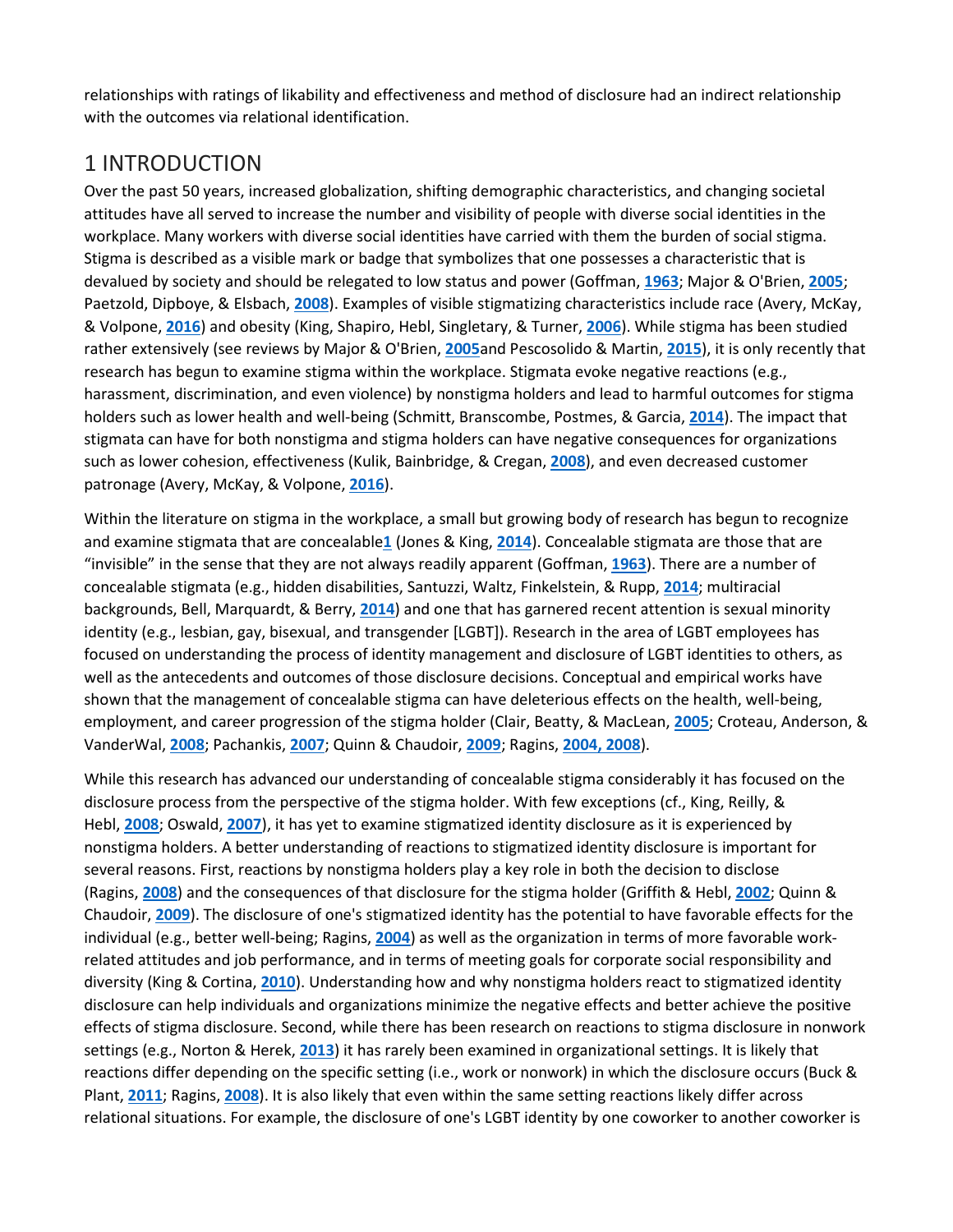likely to elicit different reactions than the disclosure of that same identity by a supervisor to a subordinate. One reason for this is that the stigma associated with LGBT identities may be incompatible with the normative expectations of the stigma holder's other roles and identities (Hoyt & Chemers, **[2008](https://onlinelibrary.wiley.com/doi/full/10.1111/jasp.12467#jasp12467-bib-0042)**; Liberman & Golom, **[2015](https://onlinelibrary.wiley.com/doi/full/10.1111/jasp.12467#jasp12467-bib-0057)**). Given the importance of understanding this process for stigma holders, nonstigma holders, and organizations there have been calls in the literature for more research in this area (Fassinger, Shullman, & Stevenson, **[2010](https://onlinelibrary.wiley.com/doi/full/10.1111/jasp.12467#jasp12467-bib-0029)**; Kulik et al., **[2008](https://onlinelibrary.wiley.com/doi/full/10.1111/jasp.12467#jasp12467-bib-0054)**; Sawyer, Thoroughgood, & Webster, **[2016](https://onlinelibrary.wiley.com/doi/full/10.1111/jasp.12467#jasp12467-bib-0081)**).

The purpose of the research presented here is to begin to examine this important but missing element in the literature. Specifically, we present the results of two experimental studies that examine follower reactions to leaders who disclose a concealable stigma. As an exemplar of a concealable stigma, we chose transgender identity. Compared to the stigma associated with other sexual minority identities (gay, lesbian, bisexual), which has lessened somewhat over the past decade (Herek & McLemore, **[2013](https://onlinelibrary.wiley.com/doi/full/10.1111/jasp.12467#jasp12467-bib-0039)**), those with transgender identities still face tremendous stigma (Norton & Herek, **[2013](https://onlinelibrary.wiley.com/doi/full/10.1111/jasp.12467#jasp12467-bib-0066)**). Yet, they have garnered much less research attention (Law, Martinez, Ruggs, Hebl, & Akers, **[2011](https://onlinelibrary.wiley.com/doi/full/10.1111/jasp.12467#jasp12467-bib-0055)**). The choice of transgender identity is also a timely one given the media attention directed at a number of public transgender identity disclosures, for example, the transgender identity disclosure by Caitlyn Jenner (a formerly male Olympic medal winning athlete), and the ongoing social and political debates surrounding the legal rights of those who are transgender. Thus, we contribute to the literature by addressing an increasingly visible and controversial stigmatized minority that is rarely studied. Also, while some research has found those with concealable stigma may face discrimination for entry level jobs (Pichler, Varma, & Bruce, **[2010](https://onlinelibrary.wiley.com/doi/full/10.1111/jasp.12467#jasp12467-bib-0072)**), we are aware of no other empirical study that has examined follower reactions to leader disclosure of a stigma such as transgender identity.

In both studies, we leverage two theoretical frameworks. Based on Leader Categorization Theory (Lord, Foti, & De Vader, **[1984](https://onlinelibrary.wiley.com/doi/full/10.1111/jasp.12467#jasp12467-bib-0060)**), which posits that workers have modal conceptions about the attributes of a "good" leader (i.e., leader prototypes, Junker & van Dick, **[2014](https://onlinelibrary.wiley.com/doi/full/10.1111/jasp.12467#jasp12467-bib-0046)**; Schyns & Meindl, **[2005](https://onlinelibrary.wiley.com/doi/full/10.1111/jasp.12467#jasp12467-bib-0084)**), and the notion that stigmatized transgender identities diverge from these prototypes, Study 1 examines the relationship between leader disclosure of a transgender identity and followers' reactions in terms of that leader's likability and effectiveness. Based on Identity Theory (Ashforth & Mael, **[1989](https://onlinelibrary.wiley.com/doi/full/10.1111/jasp.12467#jasp12467-bib-0003)**) applied to leadership (Van Quaquebeke & Eckloff, **[2013](https://onlinelibrary.wiley.com/doi/full/10.1111/jasp.12467#jasp12467-bib-0092)**), which posits that followers' identification with their leader is a key component of the leadership influence process we examine relational identification (Sluss & Ashforth, **[2007](https://onlinelibrary.wiley.com/doi/full/10.1111/jasp.12467#jasp12467-bib-0087)**) with the leader as a potential mediating mechanism linking leader stigma disclosure to subordinate reactions. In Study 2, we move beyond examining disclosure to test whether the manner in which the stigma is disclosed impacts those reactions. That is, we examine the effect of how the disclosure occurs in terms of it being voluntary or involuntary and when the disclosure occurs in terms of it being early in the leader/subordinate relationship or late in the relationship on followers' reactions. We again examine followers' relational identification with the leader as a potential mediating mechanism linking how the disclosure occurred and the timing of disclosure to followers' reactions. In this way, we contribute to Leader Categorization Theory by examining a novel leader characteristic and to Identity Theory by testing relational identification as a mediating mechanism.

## 2 STUDY 1: BACKGROUND AND HYPOTHESES

A long line of research has examined leadership and although perspectives on it have evolved over the years (see reviews by Barling, **[2014](https://onlinelibrary.wiley.com/doi/full/10.1111/jasp.12467#jasp12467-bib-0007)**; Dinh et al., **[2014](https://onlinelibrary.wiley.com/doi/full/10.1111/jasp.12467#jasp12467-bib-0020)**; Yukl, **[2010](https://onlinelibrary.wiley.com/doi/full/10.1111/jasp.12467#jasp12467-bib-0094)**) a defining feature of leadership is that it is a social influence process whereby leaders influence followers toward the attainment of a goal. Two current and complementary theoretical perspectives on understanding the leadership process focus on the social cognition and identity-related underpinnings of leader influence (Avolio, Walumbwa, & Weber, **[2009](https://onlinelibrary.wiley.com/doi/full/10.1111/jasp.12467#jasp12467-bib-0006)**; Dinh et al., **[2014](https://onlinelibrary.wiley.com/doi/full/10.1111/jasp.12467#jasp12467-bib-0020)**). The social cognition perspective is derived from Leader Categorization Theory (Lord et al., **[1984](https://onlinelibrary.wiley.com/doi/full/10.1111/jasp.12467#jasp12467-bib-0060)**). It suggests that people develop implicit theories of leadership that include prototypes, or cognitive representations, of what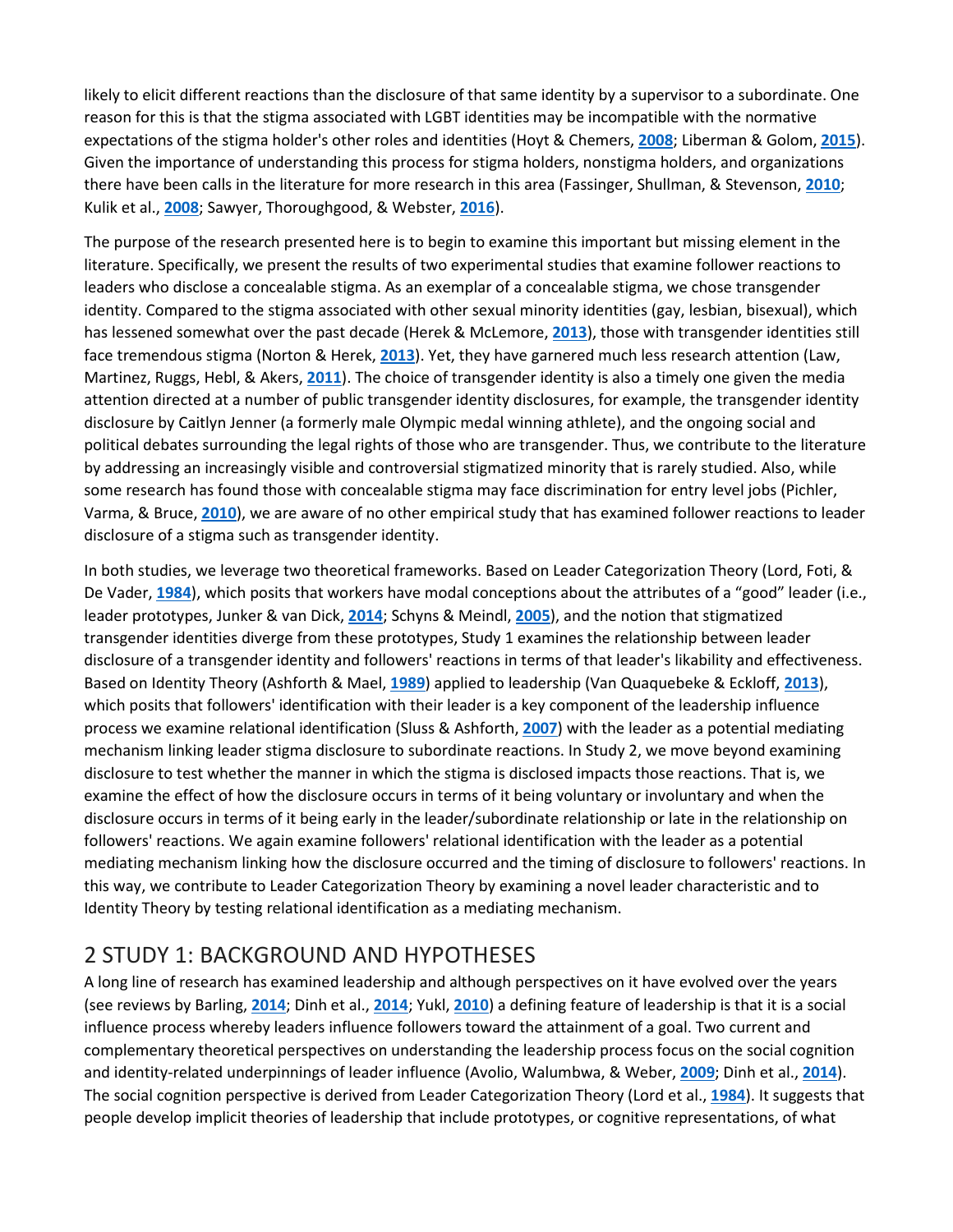constitutes "good" leadership. People then use these prototypes as a standard by which to judge those in leadership roles (Lord & Maher, **[1993](https://onlinelibrary.wiley.com/doi/full/10.1111/jasp.12467#jasp12467-bib-0061)**; Shondrick & Lord, **[2010](https://onlinelibrary.wiley.com/doi/full/10.1111/jasp.12467#jasp12467-bib-0086)**). Research on implicit leadership theory has found that there are a number of attributes people commonly view as prototypical of good leaders and "antiprototypical" or attributes of bad leaders (Offermann, Kennedy, & Wirtz, **[1994](https://onlinelibrary.wiley.com/doi/full/10.1111/jasp.12467#jasp12467-bib-0067)**). Prototypical attributes of leaders include: sensitive, intelligent, dedicated, trustworthy, charismatic, strong, and attractive. Antiprototypical attributes include being tyrannical and overly masculine. These attributes have been shown to generalize across organizational settings and to be stable over time (Epitropaki & Martin, **[2004](https://onlinelibrary.wiley.com/doi/full/10.1111/jasp.12467#jasp12467-bib-0026)**). Research relating leader prototypicality to outcomes shows that when employees perceive their actual leader to be a closer match to their prototypical leader, they report more respect for their leader (Van Quaquebeke, Van Knippenberg, & Brodbeck, **[2011](https://onlinelibrary.wiley.com/doi/full/10.1111/jasp.12467#jasp12467-bib-0093)**), better quality relationships with their leader, higher job satisfaction, organizational commitment, and well-being (Epitropaki & Martin, **[2005](https://onlinelibrary.wiley.com/doi/full/10.1111/jasp.12467#jasp12467-bib-0027)**).

Importantly, research has also suggested (Eagly & Chin, **[2010](https://onlinelibrary.wiley.com/doi/full/10.1111/jasp.12467#jasp12467-bib-0022)**; Eagly & Karau, **[2002](https://onlinelibrary.wiley.com/doi/full/10.1111/jasp.12467#jasp12467-bib-0023)**; Hoyt & Chemers, **[2008](https://onlinelibrary.wiley.com/doi/full/10.1111/jasp.12467#jasp12467-bib-0042)**) and provided empirical evidence (Hoyt & Simon, **[2016](https://onlinelibrary.wiley.com/doi/full/10.1111/jasp.12467#jasp12467-bib-0043)**; Johnson, Murphy, Zewdie, & Reichard, **[2008](https://onlinelibrary.wiley.com/doi/full/10.1111/jasp.12467#jasp12467-bib-0044)**; Rosette, Leonardelli, & Phillips, **[2008](https://onlinelibrary.wiley.com/doi/full/10.1111/jasp.12467#jasp12467-bib-0079)**) that a mismatch between the prototypical attributes of a leader and the characteristics associated with stigma underlies negative evaluations followers make about the leadership of those with visible stigma (i.e., women and racial minorities). We extend this line of reasoning to the evaluation of leaders who disclose their stigmatized transgender identity to their followers.

As noted earlier, people with transgender identities face considerable stigma. For example, using a national probability sample, Norton and Herek (**[2013](https://onlinelibrary.wiley.com/doi/full/10.1111/jasp.12467#jasp12467-bib-0066)**) found that heterosexuals viewed transgender people negatively and even more negatively than other sexual minorities. Elements of these negative attitudes include Hill and Willoughby's (**[2005](https://onlinelibrary.wiley.com/doi/full/10.1111/jasp.12467#jasp12467-bib-0040)**) assertion that heterosexual individuals respond to transsexual people with feelings of fear and revulsion, which are reflected in their measure of transphobia with items that refer to transgendered individuals as perverted, disgusting, morally wrong, and making others feel uncomfortable. More specifically, Gazzola and Morrison (**[2014](https://onlinelibrary.wiley.com/doi/full/10.1111/jasp.12467#jasp12467-bib-1007)**) found heterosexual stereotypes of transgender people included believing they were abnormal, mentally ill, and outcasts. Moreover, Schilt and Westbrook (**[2009](https://onlinelibrary.wiley.com/doi/full/10.1111/jasp.12467#jasp12467-bib-0082)**) showed that transgender people are viewed as deceitful and deceptive. These negative perceptions of transgender people would seem to be incompatible with the leader prototype held by followers. Some indirect empirical evidence for this assertion comes from Liberman and Golom (**[2015](https://onlinelibrary.wiley.com/doi/full/10.1111/jasp.12467#jasp12467-bib-0057)**) who found that other stigmatized sexual minorities who are thought to have some of these same characteristics (gay men and lesbian women) were considered to be less prototypical of the "successful manager" than heterosexual men and women. As a result, we would expect that leaders disclosing a transgender identity would be evaluated less favorably than leaders who do not disclose a transgender identity. We formally hypothesized:

*Hypothesis 1a,b*. Leaders disclosing a transgender identity will be rated as (a) less likable and (b) less effective than leaders who do not disclose a transgender identity.

By suggesting that the match between a person's individual characteristics and leader prototypes shape follower perceptions of good (and bad) leadership, the social cognition perspective helps explain why some leaders will be evaluated more (or less) favorably than others. However, it does not explain the process linking leadership prototype match to those evaluations. To help explain this process some researchers (e.g., Van Quaquebeke & Eckloff, **[2013](https://onlinelibrary.wiley.com/doi/full/10.1111/jasp.12467#jasp12467-bib-0092)**) have begun integrating the concept of leader prototype match from Leader Categorization Theory (Lord et al., **[1984](https://onlinelibrary.wiley.com/doi/full/10.1111/jasp.12467#jasp12467-bib-0060)**) with identity-related perspectives on leadership (DeRue & Ashford, **[2010](https://onlinelibrary.wiley.com/doi/full/10.1111/jasp.12467#jasp12467-bib-0019)**; Hogg, **[2001](https://onlinelibrary.wiley.com/doi/full/10.1111/jasp.12467#jasp12467-bib-0041)**; Sluss & Ashforth, **[2007](https://onlinelibrary.wiley.com/doi/full/10.1111/jasp.12467#jasp12467-bib-0087)**). The identity-related perspective is derived from the theories of social (Tajfel & Turner, **[1986](https://onlinelibrary.wiley.com/doi/full/10.1111/jasp.12467#jasp12467-bib-1002)**) and organizational identification (Ashforth & Mael, **[1989](https://onlinelibrary.wiley.com/doi/full/10.1111/jasp.12467#jasp12467-bib-0003)**). This perspective argues that one's identity, or conception of who one is as a person, is not just based on one's unique characteristics as an individual (the personal self), but by the groups one belongs to (the collective or social identity) and the role-relationships (the relational identity) one has with others (Brewer & Gardner, **[1996](https://onlinelibrary.wiley.com/doi/full/10.1111/jasp.12467#jasp12467-bib-0009)**). From this view leaders influence followers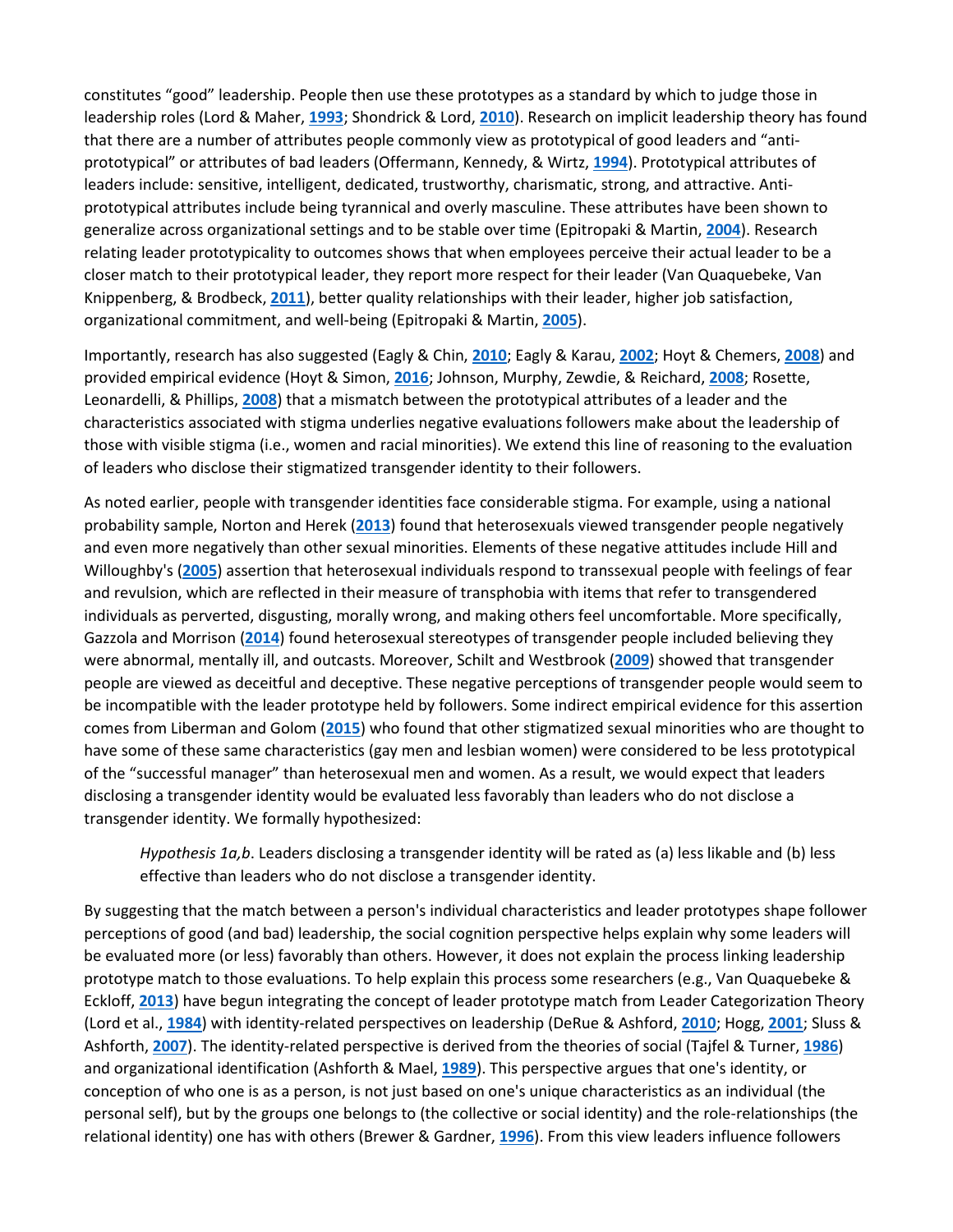more effectively when they are able to mobilize followers' social and relational identities toward goal accomplishment (Kark & Shamir, **[2002](https://onlinelibrary.wiley.com/doi/full/10.1111/jasp.12467#jasp12467-bib-0048)**). When social and relational identities are mobilized workers will be intrinsically motivated to act for the mutual benefit of themselves and the group and/or leader (Van Knippenberg, Van Knippenberg, De Cremer, & Hogg, **[2004](https://onlinelibrary.wiley.com/doi/full/10.1111/jasp.12467#jasp12467-bib-0091)**).

Given our interest in the potential mismatch between transgender identity and leader prototypes, of particular relevance to the present study is the concept of relational identification. Relational identification addresses that part of the self that is defined in terms of interpersonal role-relationships, for example, between a leader and a follower and their individual characteristics, as opposed to identification with a larger impersonal collective and its group characteristics (Brewer & Gardner, **[1996](https://onlinelibrary.wiley.com/doi/full/10.1111/jasp.12467#jasp12467-bib-0009)**; Sluss & Ashforth, **[2007](https://onlinelibrary.wiley.com/doi/full/10.1111/jasp.12467#jasp12467-bib-0087)**). Within relational identity, a distinction can be made between positive and negative role- and person-based identities. That is, in a given relationship people may consider the role-based identity (i.e., leader) and person-based identity (e.g., transgender) separately as either positive or negative. Because of our interest in stigma, a characteristic of a personal identity rather than the leader role-based identity, our focus is on the person-based aspect of relational identification. However, we recognize that there may be a condition where role identification is positive or negative, and that this could impact the relationship of negative person-based identification on the evaluations of leaders.

Integrating the relational identity perspective with the social cognitive perspective, Van Quaquebeke and Eckloff (**[2013](https://onlinelibrary.wiley.com/doi/full/10.1111/jasp.12467#jasp12467-bib-0092)**) argued that a leader who is perceived to be more prototypical of followers' ideal leader are more attractive "as an object of identification" (p. 72). They suggest that this identification then, in turn, leads to more favorable evaluations of the leader. This is because in establishing person-based relational identification with the leader, followers come to see themselves as having similar values, beliefs, and goals. By extension, positive evaluations of the leader validate these similar values, beliefs, and goals and reflect positively on the follower. In this way, favorable evaluations of the leader are esteem enhancing for the follower (Sluss & Ashforth, **[2007](https://onlinelibrary.wiley.com/doi/full/10.1111/jasp.12467#jasp12467-bib-0087)**). Van Quaquebeke and Eckloff (**[2013](https://onlinelibrary.wiley.com/doi/full/10.1111/jasp.12467#jasp12467-bib-0092)**) provide empirical support showing that relational identification with the leader mediated the relationship between leader prototype match and leader evaluations. A logical corollary of these findings is that any negatively valenced person-based characteristic a leader may have that would detract from followers' perceptions that the leader matches leader prototypes or that would inhibit followers' relational identification with the leader would produce unfavorable evaluations of that leader. In this case, a form of what Sluss and Ashforth (**[2007](https://onlinelibrary.wiley.com/doi/full/10.1111/jasp.12467#jasp12467-bib-0087)**) describe as, "relational disidentification" occurs and it can produce negatively biased evaluations of the leader. We contend that the stigma associated with transgender identity reflected in the perception that transgender people are perverted, disgusting, morally wrong (Hill & Willoughby, **[2005](https://onlinelibrary.wiley.com/doi/full/10.1111/jasp.12467#jasp12467-bib-0040)**), and abnormal, mentally ill, and outcasts (Gazzola & Morrison, **[2014](https://onlinelibrary.wiley.com/doi/full/10.1111/jasp.12467#jasp12467-bib-1007)**) are all such negatively valenced characteristic that would lead to relational disidentification. We recognize that relational identification is only one possible mechanism linking leader characteristics to follower ratings and that other mechanisms such as leader-member exchange (LMX) (Epitropaki, Sy, Martin, Tram-Quon, & Topakas, **[2013](https://onlinelibrary.wiley.com/doi/full/10.1111/jasp.12467#jasp12467-bib-0028)**) may operate in a similar fashion. As a result, we state partial mediation for the hypothesis:

*Hypothesis 2a,b*. The relationship between leader disclosure of a transgender identity and ratings of leader (a) likability and (b) effectiveness will be partially mediated by relational identification with the leader.

#### 2.1 Method

#### 2.1.1 Participants

One hundred nine participants were recruited from Amazon's Mechanical Turk community (MTurk; **[http://wwwmturk.com](http://wwwmturk.com/)**), which is an online marketplace that allows researchers to find participants who will complete tasks for a small fee (see Aguinis & Edwards, **[2014](https://onlinelibrary.wiley.com/doi/full/10.1111/jasp.12467#jasp12467-bib-0002)**; Buhrmester, Kwang, & Gosling, **[2011](https://onlinelibrary.wiley.com/doi/full/10.1111/jasp.12467#jasp12467-bib-0012)**).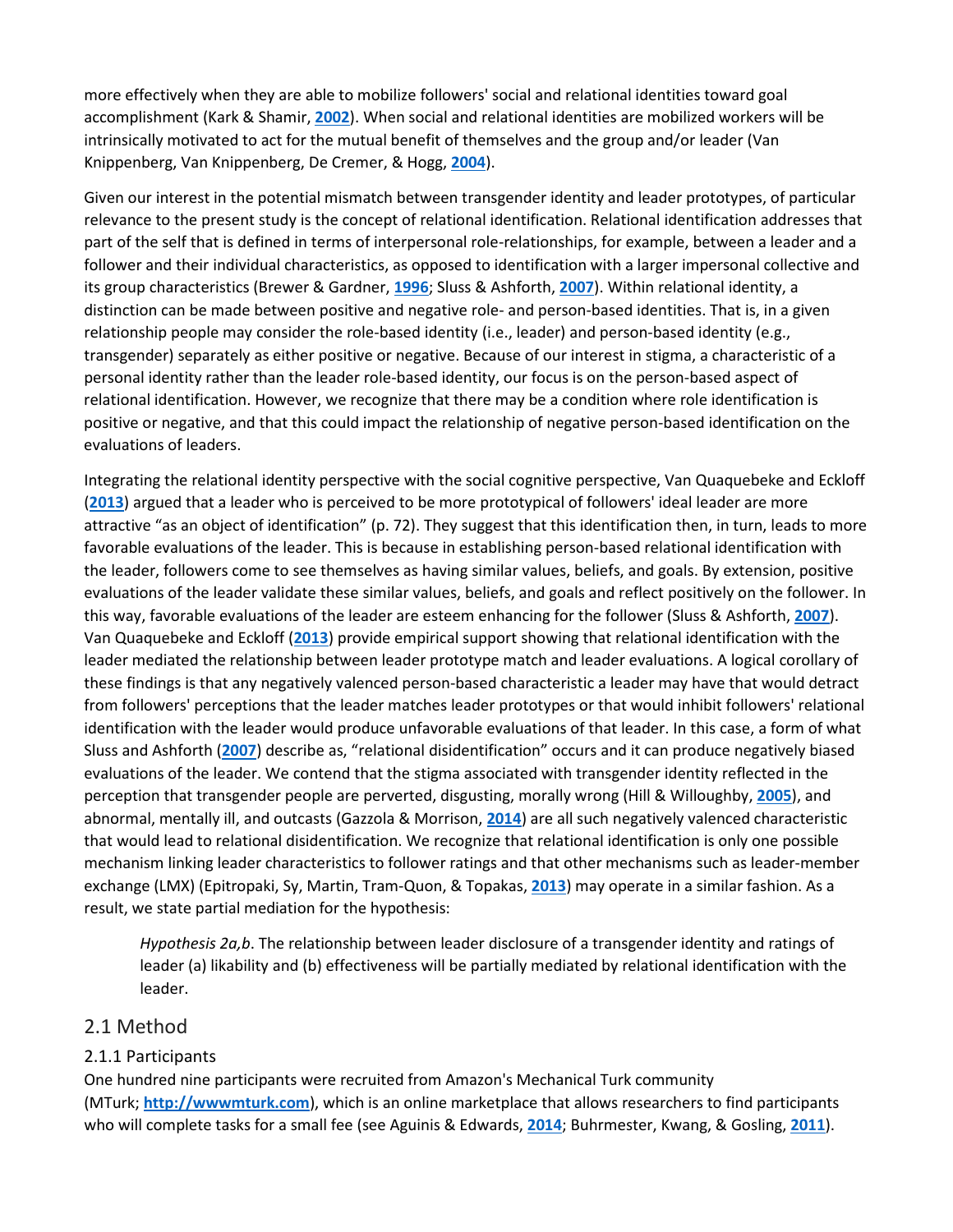Participants were paid \$3.50 to complete the procedure for the present study, which is a relatively generous amount (Buhrmester et al.). Inclusion criteria for participation were participants had to be: (a) 18 years old or older, (b) a citizen of the United States who was living and working in the United States, and (c) working for an employer other than MTurk for at least 20 hr per week. Among the participants, there were 48 women and 61 men, and ages ranged from 19 to 72 (*M* = 32.26, *SD* = 9.11). The majority were White (75%) and reported working an average of 37 hr (*SD* = 9.3) per week. Participants were employed in a variety of industries including healthcare (14%), business and professional services (13%), information services (12%), and financial services (10%). Forty‐eight percent reported completion of a Bachelor's degree or higher, 13% completed an Associate's degree, and 26% completed some college.

#### 2.1.2 Procedure

Participants were asked to read a short vignette about a leader and then rate the degree to which they identified with the leader, likeability of the leader, and effectiveness of the leader. The vignette was designed to portray a prototypical leader based on implicit leadership theory (Epitropaki & Martin, **[2004](https://onlinelibrary.wiley.com/doi/full/10.1111/jasp.12467#jasp12467-bib-0026)**). It described a leader who had favorable characteristics including being highly motivated, hard-working, and knowledgeable. Participants were assigned to receive one of two vignettes describing the leader, Pat. In one condition, Pat did not disclose a stigmatized transgender identity (*n* = 56), and in the second condition, Pat disclosed a transgender identity (*n* = 53). The assignment to conditions was based on the time the participants began the study. The first group of participants were assigned the nondisclosure condition and a second group was assigned the disclosure condition. The vignette is included in Appendix A.

#### 2.1.3 Manipulation checks

At the end of the study, participants completed a one-item manipulation check for leader transgender identity disclosure which read, "Which of the following best describes the leader in the scenario you just read?" The response options were as follows "transgender," and "I don't know." Results showed 100% of participants in the stigma disclosure condition accurately reported whether the leader had disclosed a transgender identity.

#### 2.1.4 Measures

#### *Leader relational identification*

We adopted Shamir, Zakay, Breinin, and Popper's (**[1998](https://onlinelibrary.wiley.com/doi/full/10.1111/jasp.12467#jasp12467-bib-0085)**) seven-item identification with leader measure. Sample items include, "This leader is a model for me to follow," "The leader presents values that are important to me," and "My values are similar to my leader's values." Participants rated the level of agreement for each statement ranging from 1 (strongly disagree) to 5 (strongly agree). The scale had high internal consistency ( $\alpha$  = .93).

#### *Leader likeability*

Leader likability was measured using Johnson, Murphy, Zewdie, and Reichard's (**[2008](https://onlinelibrary.wiley.com/doi/full/10.1111/jasp.12467#jasp12467-bib-0044)**) three-item measure. Participants rated the following items on a 5-point Likert scale ranging from 1 (strongly disagree) to 5 (strongly agree): "The leader is liked by his/her employees," "The leader is likeable," and "The leader's employees will like working for him (or her)." Internal consistency for this measure was high ( $\alpha$  = .97).

#### *Leader effectiveness*

To assess leader effectiveness we used five items from Tiedens' (**[2001](https://onlinelibrary.wiley.com/doi/full/10.1111/jasp.12467#jasp12467-bib-0089)**) measure as adapted by Madera and Smith (**[2009](https://onlinelibrary.wiley.com/doi/full/10.1111/jasp.12467#jasp12467-bib-0063)**). The items include "I would want the supervisor in the story to continue to be the leader," "This supervisor deserves the position of leader," "This supervisor is a competent leader," "This supervisor is a knowledgeable leader," and "This supervisor is a strong leader." Participants rated their level of agreement for each item on a scale ranging from 1 (strongly disagree) to 5 (strongly agree). The internal consistency for this measure was acceptable (.95).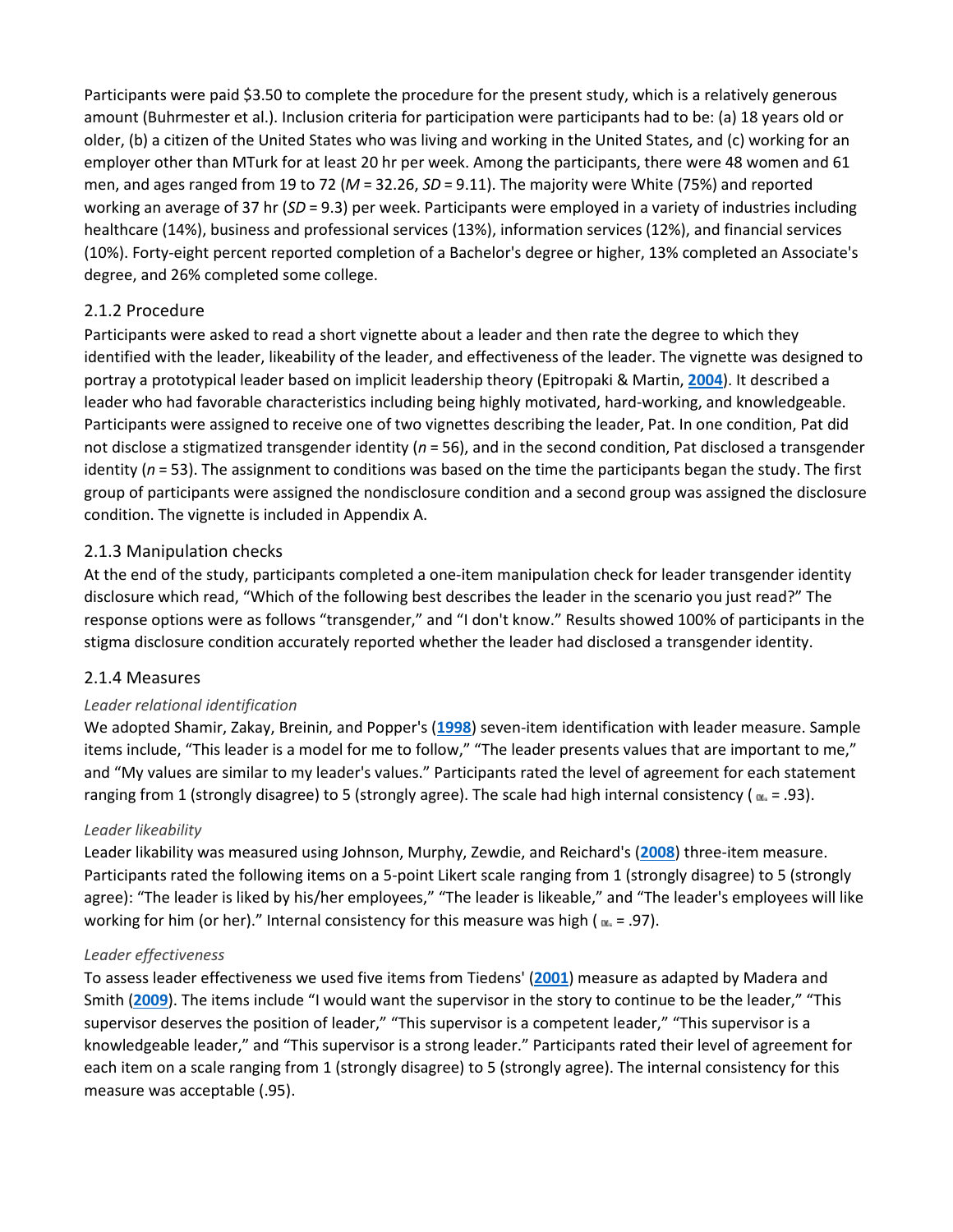#### *Control variables*

We controlled for several variables that have been shown to be related to reactions to stigmatized minorities in other studies (Herek & Capitanio, **[1996](https://onlinelibrary.wiley.com/doi/full/10.1111/jasp.12467#jasp12467-bib-0038)**; Kite & Whitley, **[1996](https://onlinelibrary.wiley.com/doi/full/10.1111/jasp.12467#jasp12467-bib-0053)**; Norton & Herek, **[2013](https://onlinelibrary.wiley.com/doi/full/10.1111/jasp.12467#jasp12467-bib-0066)**).**[2](https://onlinelibrary.wiley.com/doi/full/10.1111/jasp.12467#jasp12467-note-0010_99)** For demographic variables, we controlled for age and gender. We also controlled for previous contact with transgender people using three items adapted from Fingerhut (**[2011](https://onlinelibrary.wiley.com/doi/full/10.1111/jasp.12467#jasp12467-bib-1008)**) based on past research showing that intergroup contact is related to behaviors toward sexual minorities (e.g., Mereish & Poteat, **[2015](https://onlinelibrary.wiley.com/doi/full/10.1111/jasp.12467#jasp12467-bib-0065)**). Attitudes toward gender identity minorities using nine items from Tebbe, Moradi, and Ege's (**[2014](https://onlinelibrary.wiley.com/doi/full/10.1111/jasp.12467#jasp12467-bib-0088)**) transphobia measure and social desirability using Reynolds' (**[1982](https://onlinelibrary.wiley.com/doi/full/10.1111/jasp.12467#jasp12467-bib-0078)**) 12-item measure were controlled as both may impact ratings of gender minorities in employment contexts (Pichler et al., **[2010](https://onlinelibrary.wiley.com/doi/full/10.1111/jasp.12467#jasp12467-bib-0072)**).

#### 2.2 Results

Table **[1](https://onlinelibrary.wiley.com/doi/full/10.1111/jasp.12467#jasp12467-tbl-0001)** reports the means, standard deviations, correlations, and internal consistency estimates for all variables. As expected, participants in the leader disclosure condition rated the leader as significantly less likable (*r* = −.58, *p* < .01) and effective (*r* = −.46, *p* < .01) than participants in the nondisclosure condition providing initial support for Hypothesis 1. To formally test Hypotheses 1 and 2, we followed the regression-based procedures set forth by Hayes and Colleagues (Hayes & Preacher, **[2014](https://onlinelibrary.wiley.com/doi/full/10.1111/jasp.12467#jasp12467-bib-0036)**; Preacher, **[2015](https://onlinelibrary.wiley.com/doi/full/10.1111/jasp.12467#jasp12467-bib-0073)**; Preacher & Hayes, **[2008](https://onlinelibrary.wiley.com/doi/full/10.1111/jasp.12467#jasp12467-bib-0074)**) using the PROCESS macro for SPSS (Hayes, **[2013](https://onlinelibrary.wiley.com/doi/full/10.1111/jasp.12467#jasp12467-bib-0035)**). In the first step of the regression, the control variables were entered as a set, and as can be seen in Table **[2](https://onlinelibrary.wiley.com/doi/full/10.1111/jasp.12467#jasp12467-tbl-0002)**, they accounted for 9% (Δ*R*<sup>2</sup> = .09, *p* > .05) of the variance of leader likability and 15% (Δ*R*<sup>2</sup> = .15, *p* < .01) of the variance in leader effectiveness. In the second step, leader disclosure was entered into the regression, and results showed it accounted for an additional 31% of the variance in likeability (Δ*R*<sup>2</sup> = .31, *p* < .01) and 29% of the variance in effectiveness (Δ*R*<sup>2</sup> = .29, *p* < .01). The effects of disclosure on both leader likability (*B* = −1.17, *p* < .01) and effectiveness (*B* = −0.96, *p* < .01) were significant. These finding support Hypothesis 1a,b.

| <b>Variable</b>        | M     | SD   | 1         | 2      | 3      | 4           | 5      | 6           | 7          | 8          | 9     |
|------------------------|-------|------|-----------|--------|--------|-------------|--------|-------------|------------|------------|-------|
| 1. Age                 | 32.26 | 9.12 | -         |        |        |             |        |             |            |            |       |
| 2. Gender              | 0.44  | 0.50 | .07       |        |        |             |        |             |            |            |       |
| 3. Contact             | 3.44  | 0.80 | .01       | $-.04$ | (.64)  |             |        |             |            |            |       |
| 4. Transphobia         | 2.08  | 1.09 | $-.02$    | $-.12$ | $-.19$ | (.95)       |        |             |            |            |       |
| 5. Social desirability | 2.80  | 0.72 | .03       | $-.07$ | .07    | .08         | (.82)  |             |            |            |       |
| 6. Leader disclosure   | 0.49  | 0.50 | $-.12$    | $-.04$ | .02    | .02         | $-.03$ |             |            |            |       |
| 7. Identification      | 4.14  | 0.93 | $.23^{*}$ | .14    | .13    | $-.52^{**}$ | $-.11$ | $-.24-$     | .93)       |            |       |
| 8. Likability          | 3.95  | 1.10 | $.23^*$   | .10    | $-.03$ | $-.17^*$    | $-.07$ | $-.58^{**}$ | $.56^{**}$ | .97)       |       |
| 9. Effectiveness       | 4.01  | 1.10 | .15       | .11    | .06    | $-.35^{**}$ | $-.06$ | $-.46**$    | $.66^{**}$ | $.56^{**}$ | (.95) |

**Table 1.** Means, standard deviations, correlations, and internal consistency estimates for variables in Study 1

*Note. n* = 104 after listwise deletion of missing data. Leader disclosure coded 1 for "disclosure" and 0 for "no disclosure." Gender coded 1 for "female" and 0 for "male." Coefficient alpha reliabilities are reported in the diagonal. \**p* < .05. \*\**p* < .01.

| Table 2. Regression results examining the mediation of leader disclosure on outcomes via identification for |  |
|-------------------------------------------------------------------------------------------------------------|--|
| Study 1                                                                                                     |  |

|                  | В        | $\Delta R^2$ | $R^2$ |                    | В    | $\Delta R^2$ | $R^2$      |
|------------------|----------|--------------|-------|--------------------|------|--------------|------------|
| Model 1          |          |              |       |                    |      |              |            |
| DV = Likeability |          |              |       | DV = Effectiveness |      |              |            |
| Step 1           |          | .09          | .09   | Step 1             |      | $.15^{**}$   | $.15^{**}$ |
| Age              | $0.03 -$ |              |       | Age                | 0.02 |              |            |
| Gender           | 0.13     |              |       | Gender             | 0.12 |              |            |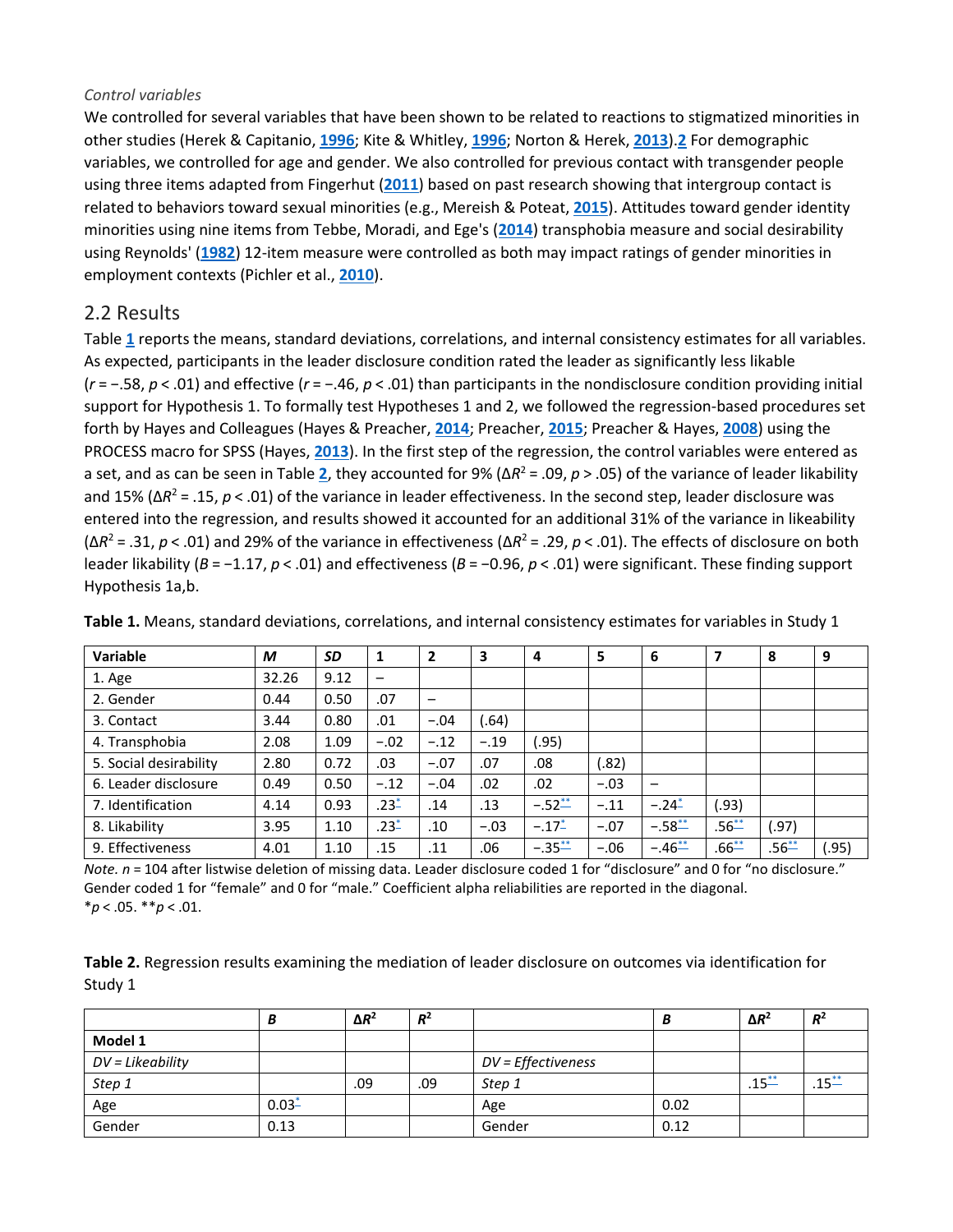| Contact             | $-0.09$      |            |            | Contact             | $-0.04$      |            |            |
|---------------------|--------------|------------|------------|---------------------|--------------|------------|------------|
| Transphobia         | $-0.16$      |            |            | Transphobia         | $-0.35$      |            |            |
| Social desirability | $-0.08$      |            |            | Social desirability | $-0.06$      |            |            |
| Step 2              |              | $.31^{**}$ | $.40^{**}$ | Step 2              |              | $.29^{**}$ | $.34^{**}$ |
| Age                 | $0.02^*$     |            |            | Age                 | $-0.02$      |            |            |
| Gender              | 0.09         |            |            | Gender              | 0.09         |            |            |
| Contact             | $-0.06$      |            |            | Contact             | 0.01         |            |            |
| Transphobia         | $-0.15$      |            |            | Transphobia         | $-0.34^{**}$ |            |            |
| Social desirability | $-0.10$      |            |            | Social desirability | $-0.08$      |            |            |
| Leader disclosure   | $-1.17^{**}$ |            |            | Leader disclosure   | $-0.96^{**}$ |            |            |
| Step 3              |              | $.14^{**}$ | $.54^{**}$ | Step 3              |              | $.20^{**}$ | $.53^{**}$ |
| Age                 | 0.01         |            |            | Age                 | $-0.01$      |            |            |
| Gender              | 0.04         |            |            | Gender              | 0.03         |            |            |
| Contact             | $-0.10$      |            |            | Contact             | $-0.03$      |            |            |
| Transphobia         | 0.08         |            |            | Transphobia         | $-0.05$      |            |            |
| Social desirability | $-0.05$      |            |            | Social desirability | $-0.01$      |            |            |
| Leader disclosure   | $-0.96 -$    |            |            | Leader disclosure   | $-0.70^{**}$ |            |            |
| Identification      | $0.38^{**}$  |            |            | Identification      | $0.67^{**}$  |            |            |
| Model 2             |              |            |            |                     |              |            |            |
| DV=Identification   |              |            |            |                     |              |            |            |
| Step 1              |              | $.33^{**}$ | $.33^{**}$ |                     |              |            |            |
| Age                 | $0.03 -$     |            |            |                     |              |            |            |
| Gender              | 0.11         |            |            |                     |              |            |            |
| Contact             | 0.06         |            |            |                     |              |            |            |
| Transphobia         | $-0.43$      |            |            |                     |              |            |            |
| Social desirability | $-0.07$      |            |            |                     |              |            |            |
| Step 2              |              | $.04 -$    | $.37^{**}$ |                     |              |            |            |
| Age                 | $0.02^*$     |            |            |                     |              |            |            |
| Gender              | 0.09         |            |            |                     |              |            |            |
| Contact             | 0.07         |            |            |                     |              |            |            |
| Transphobia         | $-0.42$      |            |            |                     |              |            |            |
| Social desirability | $-0.10$      |            |            |                     |              |            |            |
| Leader disclosure   | $-0.38 -$    |            |            |                     |              |            |            |

*Note. n* = 109. Leader Disclosure coded 1 for "disclosure" and 0 for "no disclosure." Gender coded 1 for "female" and 0 for "male."

\**p* < .05. \*\**p* < .01.

With regard to Hypothesis 2a,b, we argued that relational identification with the leader would partially mediate the relationship between leader disclosure and ratings of leader likability and effectiveness. As shown in Table **[2](https://onlinelibrary.wiley.com/doi/full/10.1111/jasp.12467#jasp12467-tbl-0002)**, participants in the leader disclosure condition rated the leader lower on relational identification than participants in the control condition (*B* = −.38, *p* < .05, see Model 2, Step 2). When leader disclosure and relational identification were both entered into the regression (Model 1, Step 3), the relationship of relational identification to ratings of leader likeability (*B* = .38, *p* < .01) and effectiveness (*B* = .67, *p* < .01) were statistically significant. Similarly, the effect of leader disclosure on likability (*B* = −.96, *p* < .01) and effectiveness (*B* = −.70, *p* < .01) remained statistically significant. As a formal test of the mediational hypotheses, we used biascorrected bootstrapping to estimate the indirect effects. To perform this analysis, 1,000 random samples with replacement from the full sample were run (Efron & Tibshirani, **[1993](https://onlinelibrary.wiley.com/doi/full/10.1111/jasp.12467#jasp12467-bib-0025)**). A 95% bias‐corrected confidence interval was created around the estimated coefficients. The results showed that the 95% confidence interval around the indirect effects of leader disclosure on likability (indirect effect = −.21; CI [−.41, −.05]) and effectiveness (indirect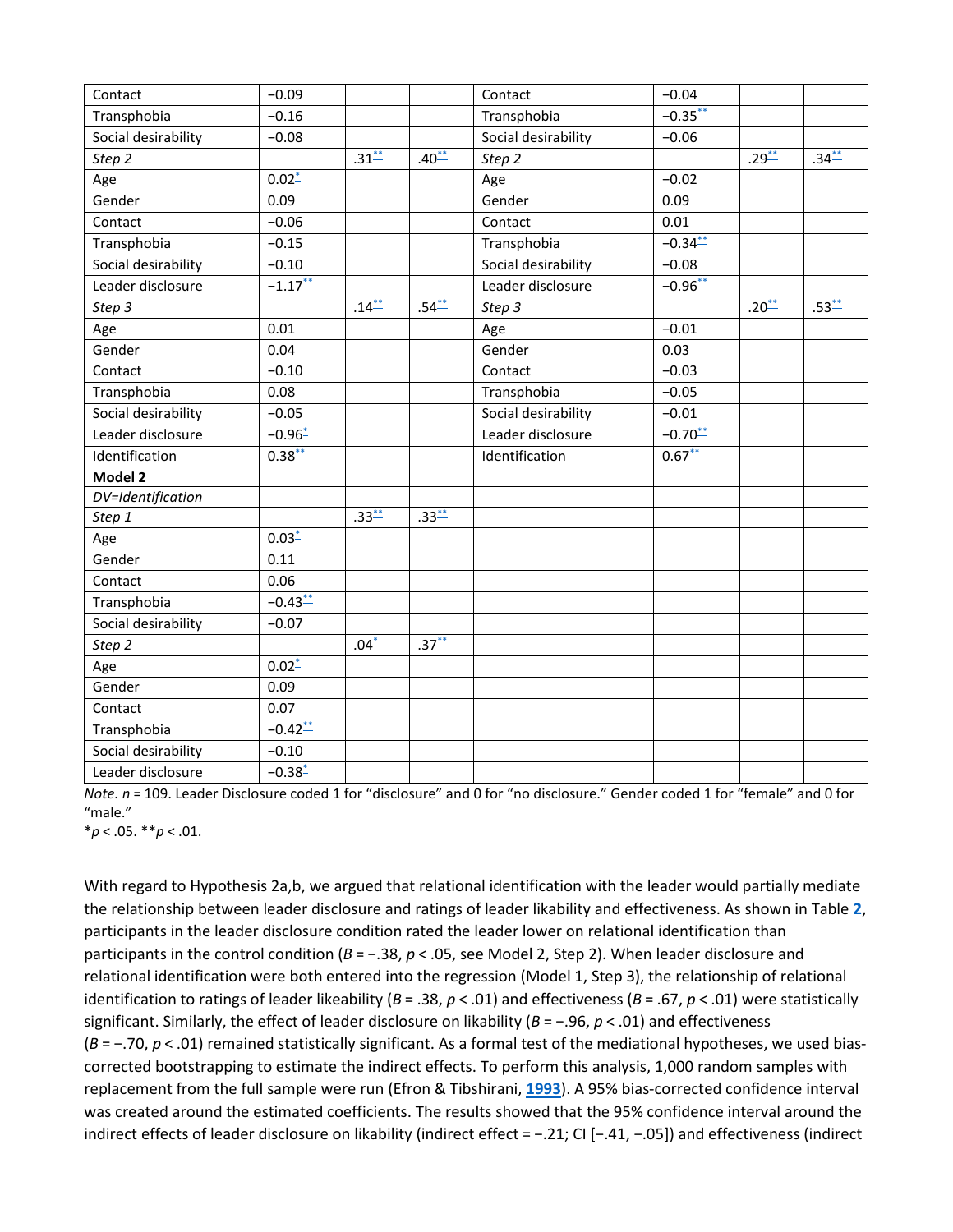effect = −.26; CI [−.53, −.09]) via leader relational identification did not include zero. Thus, these results suggest that the relationship between leader disclosure and likeability and effectiveness are partially mediated by leader identification. Thus, Hypothesis 2a,b were supported.

#### 2.3 Discussion

As predicted the results showed that leader disclosure of a transgender identity led to lower ratings of leader liking and effectiveness. This result held even after statistically controlling for age, gender, and individual differences in past contact with and attitudes toward transgender people, as well as the potentially biasing effects of socially desirable responding. This is consistent with the assertion, derived from Leader Categorization Theory (Lord et al., **[1984](https://onlinelibrary.wiley.com/doi/full/10.1111/jasp.12467#jasp12467-bib-0060)**) and models of stigma (Major & O'Brien, **[2005](https://onlinelibrary.wiley.com/doi/full/10.1111/jasp.12467#jasp12467-bib-0064)**), that the stigma associated with having a transgender identity violates the general prototypes people have about someone being a good leader and results in lower evaluations. We also found that relational identification partially mediated the relationship between leader disclosure of transgender identity and reactions to the leader. That is, beyond the direct negative effect of leader disclosure of transgender identity on follower reactions, it also had an indirect negative effect via lowered relational identification with the leader. This supports previous work attempting to integrate identity-related theories of leadership (e.g., Van Quaquebeke & Eckloff, **[2013](https://onlinelibrary.wiley.com/doi/full/10.1111/jasp.12467#jasp12467-bib-0092)**) that suggest relational identification with the leader is one mechanism by which evaluations of a leader may become favorably biased. However, rather than showing how matching leader prototypes may operate through relational identification to favorably bias evaluations of the leader (Van Quaquebeke & Eckloff, **[2013](https://onlinelibrary.wiley.com/doi/full/10.1111/jasp.12467#jasp12467-bib-0092)**), we show that violating leader prototypes by disclosing a stigmatized transgender identity can operate via lower relational identity (i.e., relational disidentification; Sluss & Ashforth, **[2007](https://onlinelibrary.wiley.com/doi/full/10.1111/jasp.12467#jasp12467-bib-0087)**) to unfavorably bias the evaluations of the leader.

## 3 STUDY 2: BACKGROUND AND HYPOTHESES

Having demonstrated that the disclosure of a stigmatized transgender identity by a leader can negatively bias followers' evaluations of the leader directly and indirectly through lower relational identification, in this second study, we sought to extend those findings to other features of the disclosure process that may also affect followers' reactions. Among the decisions that those with concealable stigmata must make when deciding to disclose an identity (Chrobot-Mason, Button, & DiClementi, **[2001](https://onlinelibrary.wiley.com/doi/full/10.1111/jasp.12467#jasp12467-bib-0015)**; Clair et al., **[2005](https://onlinelibrary.wiley.com/doi/full/10.1111/jasp.12467#jasp12467-bib-0016)**; Croteau et al., **[2008](https://onlinelibrary.wiley.com/doi/full/10.1111/jasp.12467#jasp12467-bib-0017)**) are decisions about how and when to disclose (King et al., **[2008](https://onlinelibrary.wiley.com/doi/full/10.1111/jasp.12467#jasp12467-bib-0050)**).

With regard to how the disclosure occurs, the nonstigma holder can learn of the stigma holder's identity by the stigma holder voluntarily disclosing it or by finding out through other mechanisms. For example, when deciding how to reveal the stigma people may choose to directly disclose it to others. This direct disclosure method is referred to as coming out. Conversely, it could be the case that the stigma is disclosed involuntarily, for example, when someone learns of the stigma through their own observations or by hearing it from others. We refer to this method of disclosure as being found out. Regarding the timing of the disclosure, those who disclose a concealable stigma may do so in the early stages of their relationship with others, even immediately upon their first meeting them. Or, they may choose to wait a period of time, which could be months or even years. These features of the way in which the disclosure takes place may have important implications for how others react to the disclosure (Herek & Capitanio, **[1996](https://onlinelibrary.wiley.com/doi/full/10.1111/jasp.12467#jasp12467-bib-0038)**). Ragins (**[2004](https://onlinelibrary.wiley.com/doi/full/10.1111/jasp.12467#jasp12467-bib-0076)**) suggested that both being found out and disclosing later can lead nonstigmatized others to feel that they have been deceived and betrayed by the person with the stigma. This idea of feeling deceived and even betrayed is especially important for reactions to leaders with a stigmatized identity because deception and betrayal violate leader prototypes. Further, evidence suggests that in general, people react more negatively when they perceive they have been betrayed by leaders than by nonleaders (Karelaia & Keck, **[2013](https://onlinelibrary.wiley.com/doi/full/10.1111/jasp.12467#jasp12467-bib-1010)**).

One important attribute of a prototypical leader is integrity. That is, to be considered a good leader followers must perceive the leader to be honest, sincere, and trustworthy. Studies have shown that integrity is a common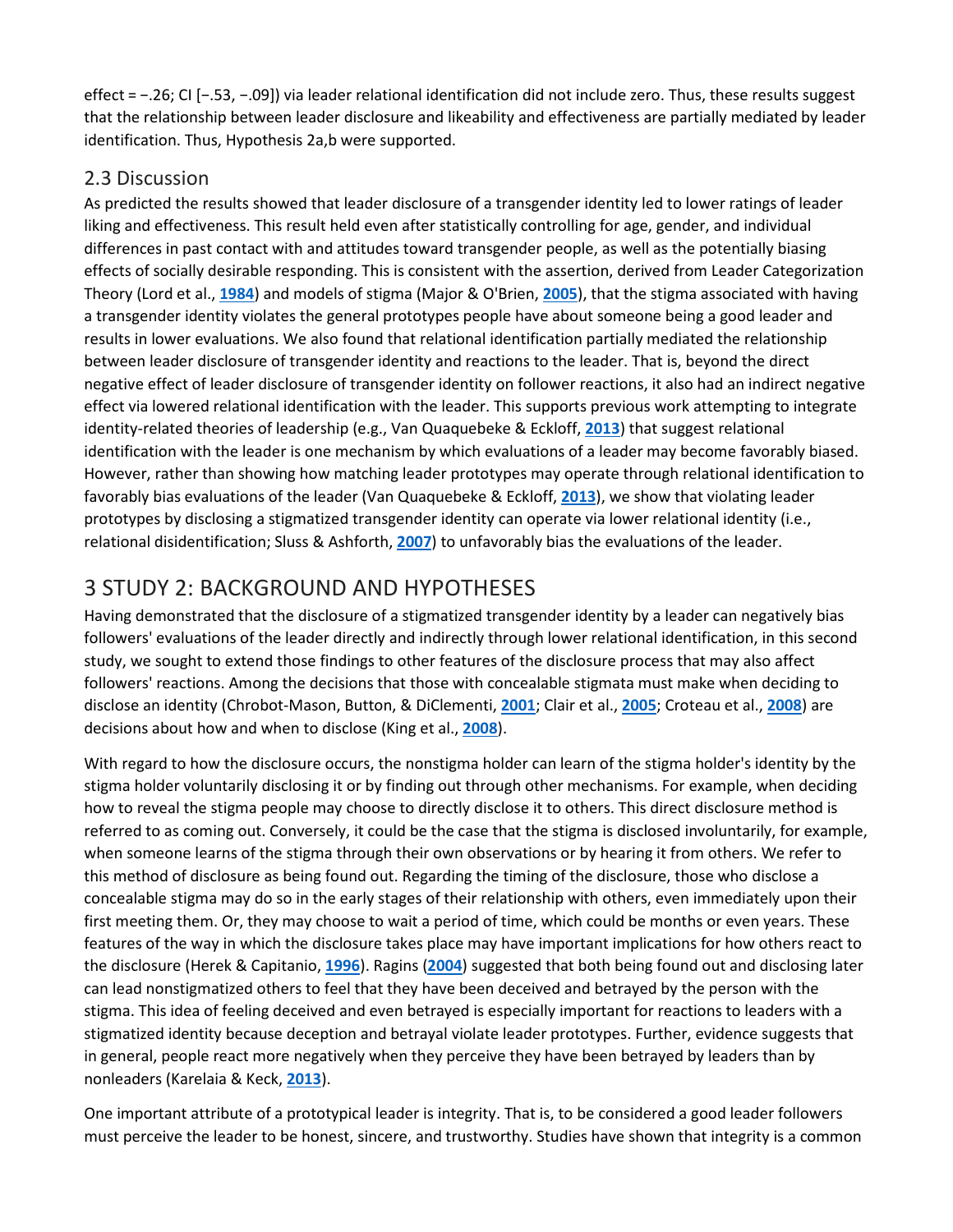prototypical leader attribute endorsed by followers even across cultures (Brodbeck et al., **[2000](https://onlinelibrary.wiley.com/doi/full/10.1111/jasp.12467#jasp12467-bib-0010)**; Den Hartog, House, Hanges, Ruiz-Quintanilla, & Dorfman, **[1999](https://onlinelibrary.wiley.com/doi/full/10.1111/jasp.12467#jasp12467-bib-0018)**). Like violations of other prototypical leader attributes, leader actions that appear to violate the integrity attribute of the leader prototype are likely to result in lower evaluations of that leader (Burke, Sims, Lazzara, & Salas, **[2007](https://onlinelibrary.wiley.com/doi/full/10.1111/jasp.12467#jasp12467-bib-0013)**). Actions by a stigmatized leader such as being deceptive by not disclosing a stigma directly but having been found out, or being thought to have lied about one's stigma by not disclosing it until the later stages of a relationship would violate the integrity attribute, and thus, result in lower evaluations of the leader. This would seem especially true for transgender leaders because of the perception that those who are transgender are deceptive (Schilt & Westbrook, **[2009](https://onlinelibrary.wiley.com/doi/full/10.1111/jasp.12467#jasp12467-bib-0082)**). Some evidence for the importance of how the disclosure was made on the reactions of others can be found in the general literature on stigma disclosure. Research has found that reactions to sexual minority stigma disclosure are less favorable when the disclosure was made indirectly rather than directly communicated by the stigma holder to the nonstigma holder (e.g., Herek & Capitanio, **[1996](https://onlinelibrary.wiley.com/doi/full/10.1111/jasp.12467#jasp12467-bib-0038)**). Regarding timing of the disclosure and reactions by nonstigmatized others, the results of the few studies examining this relationship have been somewhat mixed. Some studies have found favorable reactions occur when the disclosure is made earlier (MacInnis & Hodson, **[2015](https://onlinelibrary.wiley.com/doi/full/10.1111/jasp.12467#jasp12467-bib-0062)**), while others have found favorable reactions occur when the disclosure is made later (Buck & Plant, **[2011](https://onlinelibrary.wiley.com/doi/full/10.1111/jasp.12467#jasp12467-bib-0011)**; King et al., **[2008](https://onlinelibrary.wiley.com/doi/full/10.1111/jasp.12467#jasp12467-bib-0050)**). None of these studies have examined the effects of the timing of the disclosure in the context of leaders disclosing a stigma to followers. Thus, it is difficult to draw firm inferences. Here we rely on Ragins' (**[2004](https://onlinelibrary.wiley.com/doi/full/10.1111/jasp.12467#jasp12467-bib-0076)**) arguments that feelings of having been deceived by the stigma holder on the part of nonstigmatized others are more likely to occur in relationships that have existed for longer periods of time. This is consistent with conceptual models of the development of trust which suggest that trust develops based on experiences over time (Lewicki, Tomlinson, & Gillespie, **[2006](https://onlinelibrary.wiley.com/doi/full/10.1111/jasp.12467#jasp12467-bib-0056)**). Based on these arguments we hypothesized that:

*Hypothesis 1a,b*. Leaders disclosing a transgender identity by being found out will be rated as (a) less likable and (b) less effective than leaders who disclose a transgender identity by coming out.

*Hypothesis 2a,b*. Leaders disclosing a transgender identity later will be rated as (a) less likable and (b) less effective than leaders who disclose a transgender identity sooner.

As shown in Study 1, one mechanism linking leader disclosure of stigma to negative reactions on the part of nonstigmatized followers is lower relational identification with the leader. It has been argued that followers establish relational identification with those leaders whose characteristics are perceived to better match the prototypical leader attributes held by the followers (Van Quaquebeke & Eckloff, **[2013](https://onlinelibrary.wiley.com/doi/full/10.1111/jasp.12467#jasp12467-bib-0092)**). Conversely, followers avoid relational identification with those leaders whose characteristics do not match the prototypical leader attributes, but rather engage in relational disidentification. Relational identification can, in turn lead to biased evaluations of the leader. This is because, owing to an extended sense of self that now includes the relationship with the leader (Sluss & Ashforth, **[2007](https://onlinelibrary.wiley.com/doi/full/10.1111/jasp.12467#jasp12467-bib-0087)**), the evaluations of the leader come to reflect on the follower making such evaluations. When some positive characteristic of the leader matches leader prototype attributes it may lead to increased relational identification and favorably biased evaluations of the leader because such evaluations are esteem enhancing for the follower. When some negative characteristic of the leader violates leader prototype attributes it may lead to low relational identification with the leader to produce unfavorable evaluations of the leader as those evaluations are not connected to the esteem of the follower. This logic was supported in Study 1. Like the content of the stigma itself (i.e., transgender identity in Study 1) characteristics of the disclosure process may also influence relational identification leading to negative evaluations. Leaders whose stigma is disclosed by being found out or whose stigma was disclosed later are likely to be perceived as deceptive and lacking on the integrity attribute of prototypical leaders. Being perceived as lacking in integrity is inconsistent with leader prototype attributes and a negatively valenced characteristic. This mismatch between the leader's personal characteristics and the integrity attribute of prototypical leaders, and the negative valence associated with it, is likely to result in lower relational identification on the part of followers, and ultimately,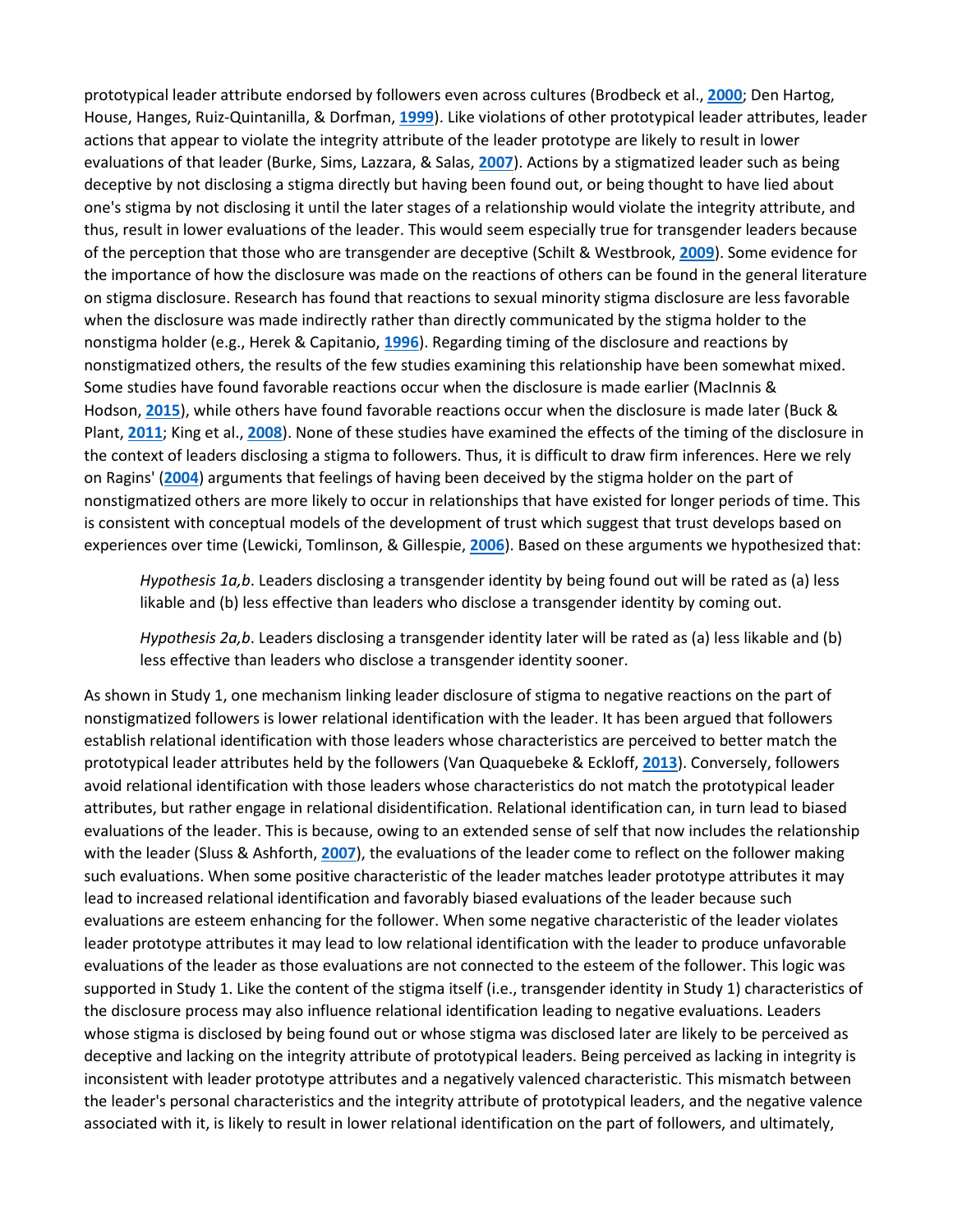unfavorable evaluations. As in Study 1, we recognize that relational identification is only one possible mechanism linking leader characteristics to follower ratings so we state partial mediation for the hypotheses:

*Hypothesis 3a,b*. The relationship between leader disclosure of a transgender identity by being found out versus coming out and ratings of leader (a) likability and (b) effectiveness will be partially mediated by relational identification with the leader.

*Hypothesis 4a,b*. The relationship between timing of the disclosure of a transgender identity by a leader and ratings of leader (a) likability and (b) effectiveness will be partially mediated by relational identification with the leader.

#### 3.1 Method

Data for this study came from 206 employed adults. Participants were recruited using the same strategy as was used in Study 1. The sample consisted of slightly more men (*n* = 112) than women (*n* = 94) and they ranged in age from 20 to 63 (*M* = 34, *SD* = 9.47). The majority of participants were White (79%) and worked an average of 39 hr (*SD* = 7.9) a week. Participants worked in various industries such as business and professional services (18%), information services (14%), and education (11%). Regarding participant education, 58% completed a Bachelor's degree or higher, 10% completed an Associate's degree, and 20% completed some college.

#### 3.1.1 Procedure

Similar to the methodology in Study 1, participants were asked to read a short vignette about a leader and then rate the leader on likeability and effectiveness. The vignette described how and when the participant learned about the transgender identity of the leader. Each participant was assigned to read one of four vignettes in a 2 (method: found out [*n* = 103] vs. came out [*n* = 101]) × 2 (timing: later [*n* = 101] vs. earlier [*n* = 103]) betweensubjects experiment. Again, the assignment to conditions was based on the time the participants began the study. The first group of participants were assigned the early/came out condition, then to the late/found out, early/found out, and late/came out conditions. The description of the leader was similar to that of the one described in Study 1 with the addition of information regarding how and when disclosure of the leader's transgender identity occurred. The vignette is included in Appendix B.

#### 3.1.2 Manipulation checks

At the end of the study, a manipulation check was conducted for each condition (method and timing). The method of disclosure manipulation check consisted of a single item "Imagining yourself in the scenario you read, you would have learned about the personal characteristics of the supervisor because…" The response options were "The supervisor wanted you to know and shared the information," and "You found out and asked the supervisor for more information." The timing manipulation check also consisted of two items with a stem that read, "You have worked with the supervisor for" followed by "1 year" and "1 week" with each rated as either "yes" or "no." The method manipulation check showed that 100% of the participants accurately reported whether they learned of the leader's transgender identity by the leader coming out voluntarily or was found out involuntarily. For the timing manipulation check, 99% of the participants accurately reported whether they found out at 1 year (later) or at 1 week (earlier) of being employed.

#### 3.1.3 Measures

Except for the independent variables (method and timing), all of the constructs in Study 2 were assessed using the same measures as reported in Study 1. The variables that were measured included leader relational identification, leader effectiveness and likability. We controlled for age, gender, contact, transphobia, and social desirability as was done in Study 1.**[3](https://onlinelibrary.wiley.com/doi/full/10.1111/jasp.12467#jasp12467-note-0011_177)**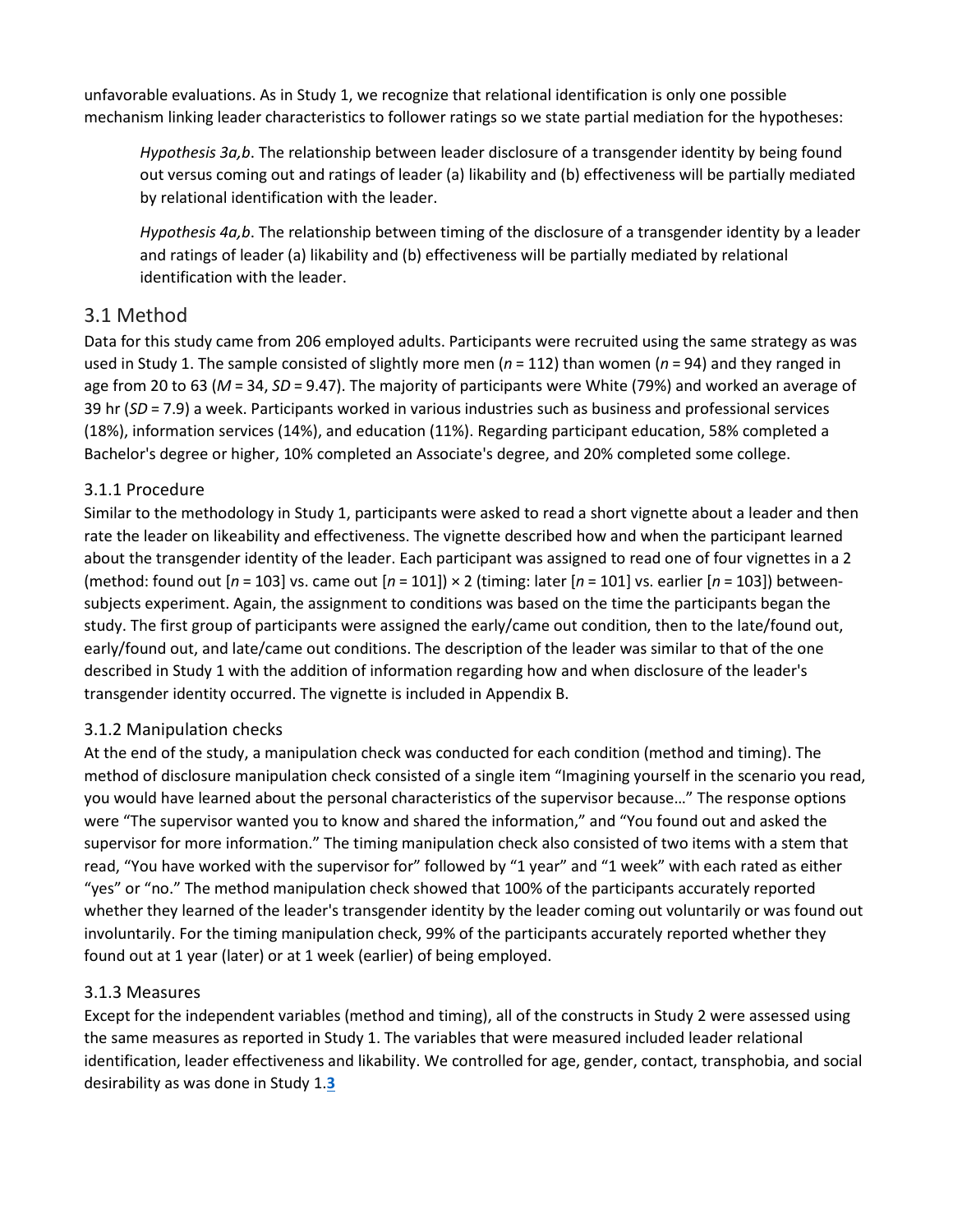#### 3.2 Results

The descriptive statistics, correlations, and internal consistency estimates for the study variables are shown in Table **[3](https://onlinelibrary.wiley.com/doi/full/10.1111/jasp.12467#jasp12467-tbl-0003)**. As can be seen there, before controlling for the covariates, method of disclosure was significantly related to likability (*r* = −.34, *p* < .01) and effectiveness (*r* = −.22, *p* < .01) as would be predicted. Timing was also related to likability (*r* = −.21, *p* < .01) and effectiveness (*r* = −.22, *p* < .01) as would be predicted. These results provide preliminary support for the hypotheses.

| <b>Variable</b>        | M     | SD   | 1                        | 2      | 3           | 4           | 5        | 6           | 7           | 8          | 9          | 10    |
|------------------------|-------|------|--------------------------|--------|-------------|-------------|----------|-------------|-------------|------------|------------|-------|
| 1. Age                 | 34.06 | 9.47 | $\overline{\phantom{0}}$ |        |             |             |          |             |             |            |            |       |
| 2. Gender              | 0.46  | 0.50 | $.18^{*}$                | —<br>— |             |             |          |             |             |            |            |       |
| 3. Contact             | 3.38  | 0.67 | .01                      | .08    |             |             |          |             |             |            |            |       |
| 4. Transphobia         | 2.00  | 1.05 | $-.03$                   | $-.05$ | $-.25^{**}$ | .94)        |          |             |             |            |            |       |
| 5. Social desirability | 2.78  | 0.70 | .01                      | $-.10$ | $-.01$      | .10         | (.80)    |             |             |            |            |       |
| 6. Method              | 0.50  | 0.50 | .10                      | $-.04$ | $-.05$      | $.21^{**}$  | $-.06$   |             |             |            |            |       |
| 7. Timing              | 0.50  | 0.50 | $-.11$                   | $-.08$ | .02         | .06         | .06      | .01         | -           |            |            |       |
| 8. Identification      | 4.28  | 0.69 | .12                      | .11    | .06         | $-.44$      | $-.15 -$ | $-.22^{**}$ | $-.08$      | (89.)      |            |       |
| 9. Likability          | 4.20  | 0.95 | $-.02$                   | .02    | .01         | $-.29^{**}$ | .10      | $-.34^{**}$ | $-.21^{**}$ | $.54^{**}$ | (0.93)     |       |
| 10. Effectiveness      | 4.18  | 1.03 | .07                      | .05    | .13         | $-.60^{**}$ | $-.08$   | $-.22^{**}$ | $-.22^{**}$ | $.59^{**}$ | $.50^{**}$ | (.95) |

**Table 3.** Means, standard deviations, correlations, and internal consistency estimates for variables in Study 2

*Note. n* = 206. Timing coded 1 for "1 year" and 0 for "1 week." Method coded 1 for "found out" and 0 for "came out." Gender coded 1 for "female" and 0 for "male." Coefficient alpha reliabilities are reported in the diagonal. \* *p* < .05. \*\**p* < .01.

To formally test Hypotheses 1 through 4, we followed the same procedures as described in Study 1. The results related to these hypotheses are provided in Table **[4](https://onlinelibrary.wiley.com/doi/full/10.1111/jasp.12467#jasp12467-tbl-0004)**. As shown, the control variables were entered as a set in Step 1 of the regression. Together they accounted for 11% (Δ $R^2$  = .11,  $p$  < .01) of the variance in leader likability and 36% (Δ*R*<sup>2</sup> = .36, *p* < .01) of the variance in leader effectiveness. In Step 2, method and timing of disclosure were entered in the regression. Together they accounted for an additional 11% (Δ*R*<sup>2</sup> = .11, *p* < .01) of the variance in likability and 4% (Δ*R*<sup>2</sup> = .04, *p* < .01) of the variance in effectiveness. For method, the regression results showed that participants in the "found out" condition rated the leader as less likable (*B* = −0.53, *p* < .01), but a nonsignificant result was found between method of disclosure and ratings of leader effectiveness (*B* = −0.21, *ns*). Thus, support was found for Hypothesis 1a, but not 1b. For timing, the results of the regression analysis showed that participants in the later disclosure (1 year) condition rated the leader as less likable than those in the early disclosure (1 week) condition (*B* = −0.38, *p* < .01). Similarly, participants in the later disclosure condition rated the leader as less effective than those in the early disclosure condition (*B* = −0.36, *p* < .01). These results support Hypothesis 2a,b.

**Table 4.** Regression results examining the mediation of method and timing on outcomes via identification for Study 2

|                | B            | $\Delta R^2$ | $R^2$      |                  | В       | $\Delta R^2$ | $R^2$      |
|----------------|--------------|--------------|------------|------------------|---------|--------------|------------|
| Model 1        |              |              |            |                  |         |              |            |
| DV=Likeability |              |              |            | DV=Effectiveness |         |              |            |
| Step 1         |              | $.11^{**}$   | $.11^{**}$ | Step 1           |         | $.36^{**}$   | $.36^{**}$ |
| Age            | $-0.01$      |              |            | Age              | 0.01    |              |            |
| Gender         | 0.05         |              |            | Gender           | 0.02    |              |            |
| Contact        | $-0.12$      |              |            | Contact          | $-0.03$ |              |            |
| Transphobia    | $-0.29^{**}$ |              |            | Transphobia      | $-0.59$ |              |            |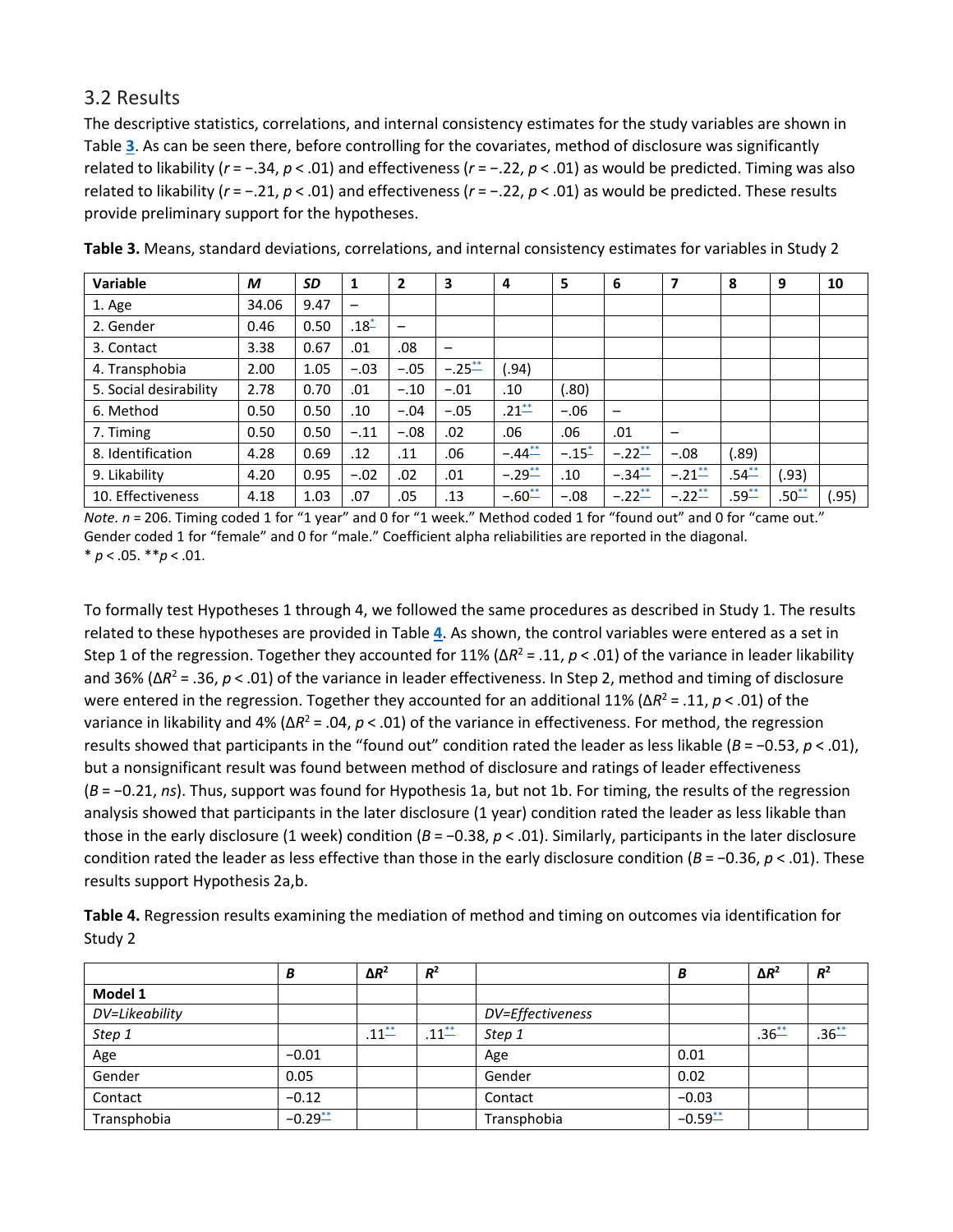| Social desirability  | 0.19         |            |            | Social desirability  | $-0.02$      |            |            |
|----------------------|--------------|------------|------------|----------------------|--------------|------------|------------|
| Step 2               |              | $.11***$   | $.22^{**}$ | Step 2               |              | $.04^{**}$ | $.40^{**}$ |
| Age                  | $-0.01$      |            |            | Age                  | 0.01         |            |            |
| Gender               | $-0.01$      |            |            | Gender               | $-0.02$      |            |            |
| Contact              | $-0.10$      |            |            | Contact              | $-0.02$      |            |            |
| Transphobia          | $-0.22^{**}$ |            |            | Transphobia          | $-0.55$      |            |            |
| Social desirability  | 0.17         |            |            | Social desirability  | $-0.02$      |            |            |
| Method of disclosure | $-0.53$      |            |            | Method of disclosure | $-0.21$      |            |            |
| Timing of disclosure | $-0.38$      |            |            | Timing of disclosure | $-0.36$      |            |            |
| Step 3               |              | $.19^{**}$ | $.38^{**}$ | Step 3               |              | $.12^{**}$ | $.52^{**}$ |
| Age                  | $-0.01$      |            |            | Age                  | 0.01         |            |            |
| Gender               | $-0.06$      |            |            | Gender               | $-0.07$      |            |            |
| Contact              | $-0.07$      |            |            | Contact              | 0.01         |            |            |
| Transphobia          | $-0.04$      |            |            | Transphobia          | $-0.40^{**}$ |            |            |
| Social desirability  | $0.24^{**}$  |            |            | Social desirability  | 0.04         |            |            |
| Method of disclosure | $-0.39$      |            |            | Method of disclosure | $-0.09$      |            |            |
| Timing of disclosure | $-0.35$      |            |            | Timing of disclosure | $-0.33$      |            |            |
| Identification       | 0.68         |            |            | Identification       | $0.58^{**}$  |            |            |
| Model 2              |              |            |            |                      |              |            |            |
| DV=Identification    |              |            |            |                      |              |            |            |
| Step 1               |              | $.22^{**}$ | $.22^{**}$ |                      |              |            |            |
| Age                  | 0.01         |            |            |                      |              |            |            |
| Gender               | 0.10         |            |            |                      |              |            |            |
| Contact              | $-0.06$      |            |            |                      |              |            |            |
| Transphobia          | $-0.29^{**}$ |            |            |                      |              |            |            |
| Social desirability  | $-0.10$      |            |            |                      |              |            |            |
| Step 2               |              | $.24^{**}$ | $.02^*$    |                      |              |            |            |
| Age                  | 0.01         |            |            |                      |              |            |            |
| Gender               | 0.08         |            |            |                      |              |            |            |
| Contact              | $-0.05$      |            |            |                      |              |            |            |
| Transphobia          | $-0.27^{**}$ |            |            |                      |              |            |            |
| Social desirability  | $-0.11$      |            |            |                      |              |            |            |
| Method of disclosure | $-0.21 -$    |            |            |                      |              |            |            |
| Timing of disclosure | $-0.05$      |            |            |                      |              |            |            |

*Note. n* = 206. Timing coded 1 for "1 year" and 0 for "1 week." Method coded 1 for "found out" and 0 for "came out." Gender coded 1 for "female" and 0 for "male." \* *p* < .05. \*\**p* < .01.

With regard to Hypothesis 3a,b, we predicted that relational identification would partially mediate the relationship between method of disclosure and ratings of leader likability and effectiveness. As shown in Table **[4](https://onlinelibrary.wiley.com/doi/full/10.1111/jasp.12467#jasp12467-tbl-0004)** (Model 2, Step 2), a direct effect was found between method of disclosure and relational identification. More specifically, participants in the "found out" condition were more likely to rate the leader lower on relational identification than those who were in the "came out" condition (*B* = −.21, *p* < .01). When method of disclosure and relational identification were both entered into a regression equation, the effect of relational identification on ratings of leader likability (*B* = .68, *p* < .01) and effectiveness (*B* = .58, *p* < .01) were statistically significant. The effect of method of disclosure on ratings of leader likability (*B* = −.39, *p* < .01) remained statistically significant, whereas, a nonsignificant result was found between method of disclosure and ratings of leader effectiveness (*B* = −.09, ns) To formally test the mediation hypothesis, we used bias‐corrected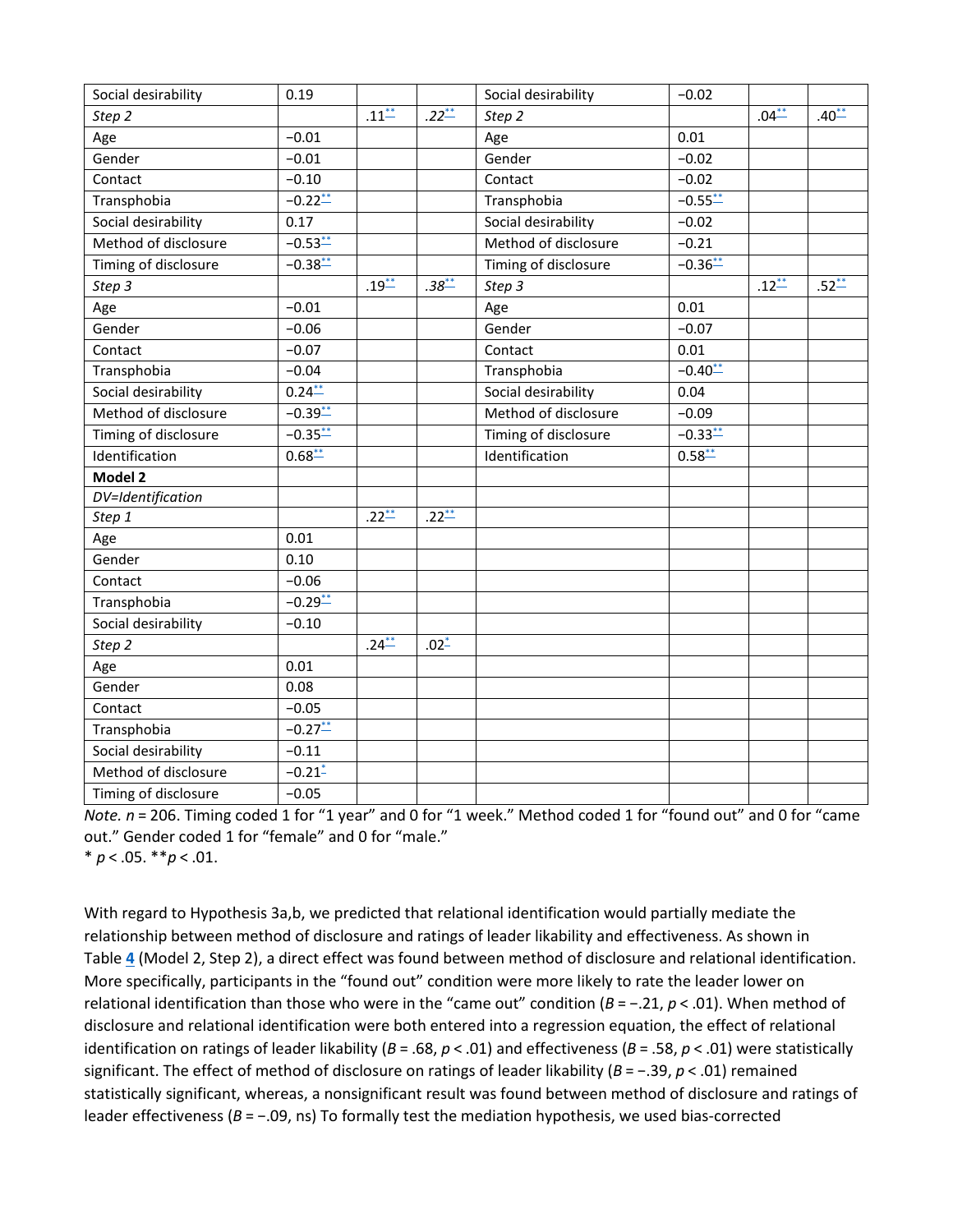bootstrapping to estimate the indirect effects. The results showed that the 95% confidence interval around the indirect effects of method of disclosure on likability (indirect effect = −.14; CI [−.27, −.03]) and effectiveness (indirect effect = −.12; CI [−.25, −.03]) through relational identification did not include zero. Based on these results, the relationships between method of disclosure and ratings of leader likability and effectiveness are partially mediated by relational identification. More specifically, participants in the "found out" condition were more likely to rate that leader as less likable and effective that those in the "came out" condition due to lower ratings of relational identification. Thus, supporting Hypothesis 3a,b.

Pertaining to Hypothesis 4, and as discussed above, the regression results showed that participants in the later disclosure condition rated the leader as less likable and effective compared to those in the early disclosure condition (see Table **[4](https://onlinelibrary.wiley.com/doi/full/10.1111/jasp.12467#jasp12467-tbl-0004)**, Model 1, Step 2). Contrary to our expectation however, a nonsignificant relationship was found between timing of disclosure and relational identification (*B* = −.05, ns). Thus, the indirect of effect of timing of disclosure on likability (indirect effect = −.05; CI [−.18, .07]) and effectiveness (indirect effect = −.04; CI [−.15, .06]) via relational identification was nonsignificant. Therefore Hypothesis 4a,b were not supported.

#### 3.3 Discussion

The purpose of Study 2 was to examine whether two features related to the way in which the disclosure process takes place (method and the timing of the disclosure) affects followers' reactions to a leader's transgender identity disclosure. In general, the results indicate that leaders who were found out and disclosed in the later stages of the relationship were rated lower on measures of likability and effectiveness compared to leaders who came out voluntarily and disclosed earlier in the relationship. This is consistent with leader prototypes (Brodbeck et al., **[2000](https://onlinelibrary.wiley.com/doi/full/10.1111/jasp.12467#jasp12467-bib-0010)**; Den Hartog et al., **[1999](https://onlinelibrary.wiley.com/doi/full/10.1111/jasp.12467#jasp12467-bib-0018)**); being found out and disclosing later may violate the integrity attribute of a prototypical leader and result in negative reactions to that leader. The specific mechanism linking these features of the disclosure process to followers' reactions differed across conditions and outcomes. For method of disclosure the results showed that being found out had both a direct and indirect effect on likability ratings via relational identification with the leader, but its relationship to effectiveness was entirely indirect. This finding suggests that when considering the method of disclosing of a transgender identity, followers may make a distinction between liking a leader and making judgments about the leader's effectiveness. The finding that method of disclosure indirectly affected both likability and effectiveness supports identity-based theories of leadership (DeRue & Ashford, **[2010](https://onlinelibrary.wiley.com/doi/full/10.1111/jasp.12467#jasp12467-bib-0019)**; Van Quaquebeke & Eckloff, **[2013](https://onlinelibrary.wiley.com/doi/full/10.1111/jasp.12467#jasp12467-bib-0092)**) that call attention to the importance of relational identity (Sluss & Ashforth, **[2007](https://onlinelibrary.wiley.com/doi/full/10.1111/jasp.12467#jasp12467-bib-0087)**). For the timing of disclosure, the results showed that disclosing later was directly related to lower ratings of both liking and effectiveness but not indirectly via relational identification. Like the findings for method of disclosure, these findings for the direct effect of timing of disclosure on liking and effectiveness are consistent with the logic based on leader prototypes, that disclosing later violates the integrity attribute of a prototypical leader. However, they were not in-line with our predictions derived from identity-related theories of leadership that relational identity serves as a mediating mechanism between timing of disclosure and follower reactions in the form of liking and effectiveness. On reason for the nonsignificant indirect effect between timing of disclosure and reactions was that timing of disclosure was unrelated to relational identification. Thus, the results provide mixed support for relational identification as a mediator between method and timing of disclosure on follower's reactions to leaders who disclose a transgender identity.

#### 4 GENERAL DISCUSSION

The most general purpose of the research reported here was to better understand reactions to stigma, and in particular, the disclosure of concealable stigma in the workplace. In relation to this general purpose, we integrated stigma theory (Goffman, **[1963](https://onlinelibrary.wiley.com/doi/full/10.1111/jasp.12467#jasp12467-bib-0030)**) with Leader Categorization Theory (Lord et al., **[1984](https://onlinelibrary.wiley.com/doi/full/10.1111/jasp.12467#jasp12467-bib-0060)**) and Identity Theory (Ashforth & Mael, **[1989](https://onlinelibrary.wiley.com/doi/full/10.1111/jasp.12467#jasp12467-bib-0003)**) to derive a set of hypotheses relating stigma disclosure by a leader to reactions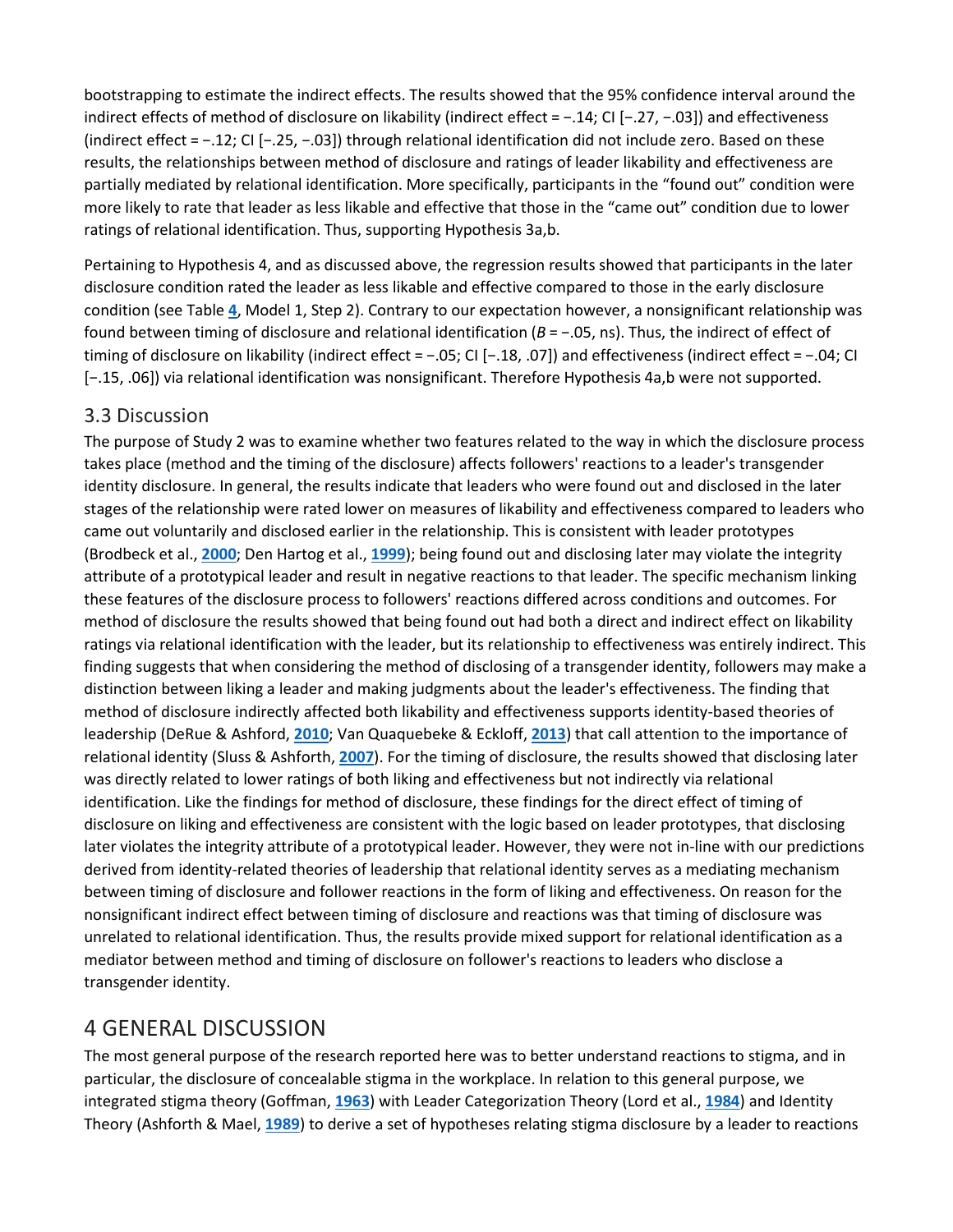of followers. Based on these theories we expected that a leader's disclosure of a stigmatized gender minority identity itself, as well as specific features of the way in which the disclosure took place (method and timing of disclosure), would lead to lower evaluations of the leader on the part of followers. Moreover, we expected lowered relational identification with the leader to serve as a key mechanism linking leader disclosure to follower reactions. This was based on the logic that both stigma and the way in which it is disclosed can violate general leader prototypes followers hold for leaders. The results of the two studies reported here generally supported these predictions. In Study 1, we focused on the disclosure of the stigma itself and showed that disclosure of a stigmatized gender identity minority on the part of a leader resulted in lower ratings of leader likeability and effectiveness made by followers both directly and indirectly via the mediating effect of relational identification with the leader. In Study 2, we focused on features of the way in which the disclosure occurred. The results of that study showed that both how the disclosure occurred (i.e., being found out) and the timing of the disclosure (i.e., disclosing later) resulted in lower ratings of leader liking and effectiveness made by followers. However, there were some differences across conditions and reaction variables for the mediating effects of relational identification with the leader. That is, while relational identification with the leader partially mediated the relationship between method of disclosure and reactions, it did not have this same effect for the timing of the disclosure. The effect of timing was entirely direct. Taken together, the studies reported here contribute to the literature by providing a better understanding of follower reactions to the "what," "how," and "when" of leader stigma disclosure in the workplace. They also provide important insights into relational identification with the leader as one of the underlying processes linking the disclosure process to follower reactions.

#### 4.1 Theoretical implications

The studies reported here make several important contributions to the leadership theories that were employed. The findings of the two studies expand our understanding of Leader Categorization Theory (Lord et al., **[1984](https://onlinelibrary.wiley.com/doi/full/10.1111/jasp.12467#jasp12467-bib-0060)**), by identifying a novel leader characteristic (concealable stigma) that may violate leader prototypes, and then demonstrating its relationship to followers' reactions. Extending the logic of leader prototype violation further, we found that not just the stigma itself but also how and when it is disclosed affected follower's reactions. These suggest core aspects of a leader's identity, and the way in which followers come to know about it, can play a role in the leader-prototype matching process to influence leader evaluations. As the workforce becomes more diverse and the number and visibility of those with concealable stigma increases, theorizing based on leader categorization may need to consider a wider range of leader characteristics that are likely to affect the leader prototype matching process. The studies reported here also contribute to Identity Theory (Ashforth & Mael, **[1989](https://onlinelibrary.wiley.com/doi/full/10.1111/jasp.12467#jasp12467-bib-0003)**). Although theorized, few studies have empirically linked demographic or deep-level diversity differences to relational disidentification (Sluss, Ployhart, Cobb, & Ashforth, **[2012](https://onlinelibrary.wiley.com/doi/full/10.1111/jasp.12467#jasp12467-bib-1003)**). In the present study, we show that a stigmatized identity, and more specifically a stigmatized identity that is particularly likely to elicit negative reactions, affects person-based relational disidentification. Moreover, we show that person-based relational disidentification, in turn, affects follower reactions of their leader. In this way, we provided an important extension and test of person-based relational disidentification as a mediating process linking stigmatized identity to follower evaluations. Considering the lower evaluations given to a leader disclosing a transgender identity, we would argue they represent an additional dysfunctional outcome of disidentification to those proposed by Sluss and Ashforth (**[2007](https://onlinelibrary.wiley.com/doi/full/10.1111/jasp.12467#jasp12467-bib-0087)**).

The findings reported here also have important implications for theories and models seeking to explain the disclosure of stigmatized identities in the workplace. Reactions on the part of nonstigmatized others play a central role in virtually all of the major models explaining the identity management/disclosure process (Clair et al., **[2005](https://onlinelibrary.wiley.com/doi/full/10.1111/jasp.12467#jasp12467-bib-0016)**; Jones & King, **[2014](https://onlinelibrary.wiley.com/doi/full/10.1111/jasp.12467#jasp12467-bib-0045)**; Lidderdale, Croteau, Anderson, Tovar-Murray, & Davis, **[2007](https://onlinelibrary.wiley.com/doi/full/10.1111/jasp.12467#jasp12467-bib-0058)**; Ragins, **[2004,](https://onlinelibrary.wiley.com/doi/full/10.1111/jasp.12467#jasp12467-bib-0076) [2008](https://onlinelibrary.wiley.com/doi/full/10.1111/jasp.12467#jasp12467-bib-0077)**). Those models also suggest that disclosure processes are dynamic, and over time initial reactions by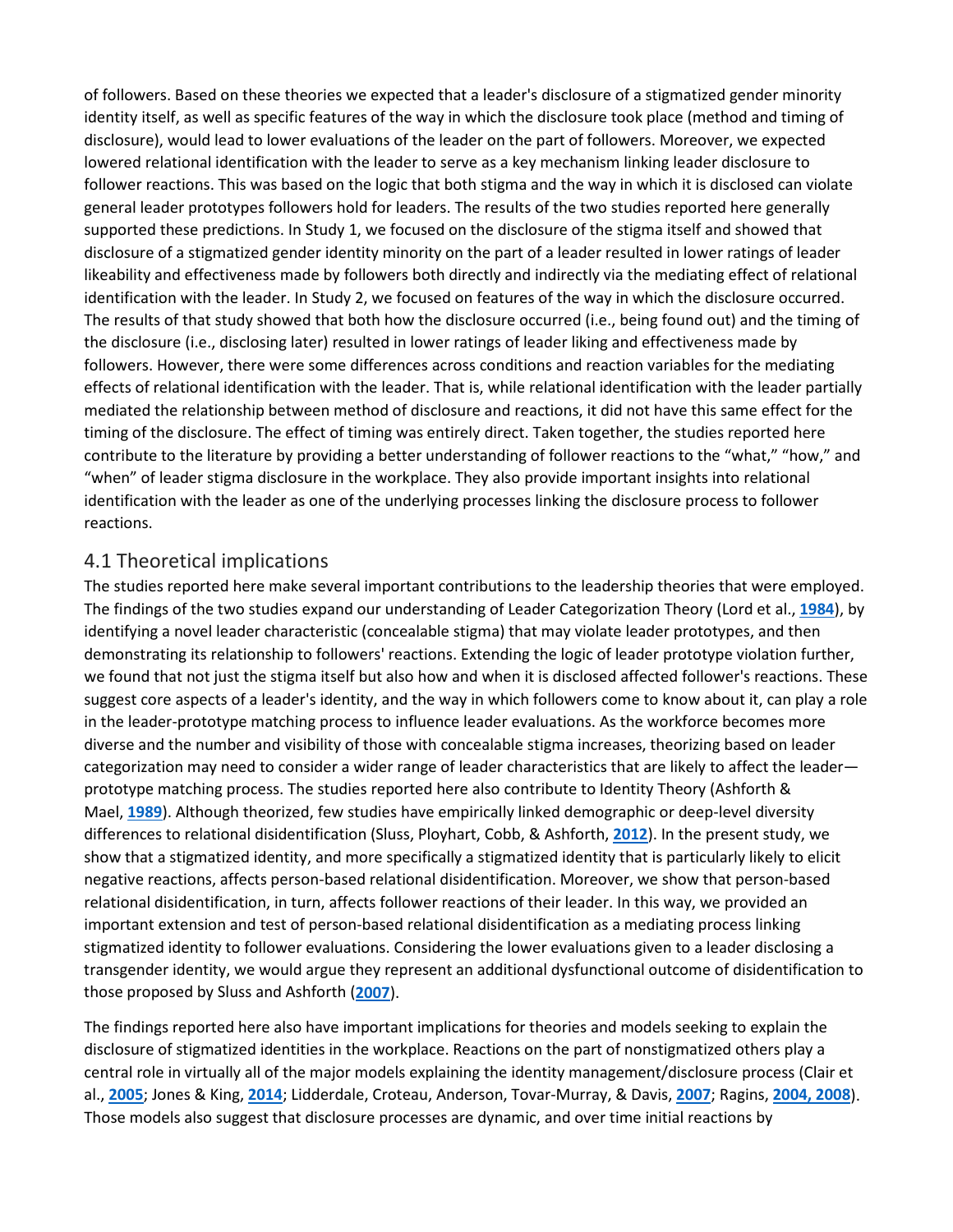nonstigmatized others to stigma disclosure influence decisions to disclose to others (King, Mohr, Peddie, Jones, & Kendra, **[2017](https://onlinelibrary.wiley.com/doi/full/10.1111/jasp.12467#jasp12467-bib-1006)**). Unfortunately, reactions on the part of nonstigmatized others to disclosure in a workplace context has rarely been studied and those studies that have examined reactions have only done so with regard to reactions by coworkers and not reactions by subordinates (King et al., **[2008](https://onlinelibrary.wiley.com/doi/full/10.1111/jasp.12467#jasp12467-bib-0050)**). This extension provides insight into the impact that the disclosure process has on the perceptions and reactions of nonstigma holders. Those perceptions and reactions will ultimately shape how the stigma holders manage their identities and make decisions about subsequent disclosures.

The research presented here also contributes to theories of discrimination that explain how stereotypes and bias contribute to the lack of advancement for women and visible minorities in the workplace (Eagly & Chin, **[2010](https://onlinelibrary.wiley.com/doi/full/10.1111/jasp.12467#jasp12467-bib-0022)**; Eagly & Karau, **[2002](https://onlinelibrary.wiley.com/doi/full/10.1111/jasp.12467#jasp12467-bib-0023)**; Heilman, **[2012](https://onlinelibrary.wiley.com/doi/full/10.1111/jasp.12467#jasp12467-bib-1005)**; Lyness & Heilman, **[2006](https://onlinelibrary.wiley.com/doi/full/10.1111/jasp.12467#jasp12467-bib-1004)**). Those theories note that people hold one set of stereotypes regarding the characteristics of women and visible minorities and another set of prototypes regarding the attributes of effective leaders. They assert that negatively biased judgments and discrimination result when there is a mismatch between the stereotypes people hold about a person and the prototypes they hold for a leader (Heilman & Eagly, **[2008](https://onlinelibrary.wiley.com/doi/full/10.1111/jasp.12467#jasp12467-bib-0037)**). In the present research, we extend these theories by suggesting that a similar process produces biased evaluations of a leader who discloses a concealable stigmatized identity. The results of Study 1 supported this logic. Leaders who disclosed a stigmatized identity became subject to the same types of negative evaluations that women and visible minorities have been shown to receive (Eagly, Karau, & Makhijani, **[1995](https://onlinelibrary.wiley.com/doi/full/10.1111/jasp.12467#jasp12467-bib-0024)**). Thus, we show that the idea of a mismatch, or "lack of fit" generalizes to other, concealable stigmatized identities once they are disclosed. The results of Study 1 also suggest that one mechanism by which the mismatch between stereotypes and prototypes may lead to negatively biased evaluations is via lowered relational identification with the leader. For those with a concealable stigma, however, the situation is somewhat more complex than for those with a visible stigma. This is because the process of disclosing a stigma may also influence reactions. The results of Study 2 show that how and when the disclosure of a stigmatized identity is made can bias evaluations of the leader even further. Thus, not only does the stigma itself have the potential to violate attributes of a prototypical leader and in so doing produce negatively biased evaluations of the leader, so too do features of the way in which the stigma is disclosed.

#### 4.2 Practical implications

There are a number of practical implications of this research for both organizations and individuals. For organizations our findings that disclosure of a stigma and the way in which it was disclosed led to biased ratings of leader liking and effectiveness are important for several reasons. First, to the extent that followers' negatively biased evaluations of a leader who disclose a stigmatized identity are reflected in the performance appraisal of that leader, those performance appraisals are likely to be biased and potentially discriminatory. For organizations that include subordinate ratings of their leaders when evaluating leader performance (e.g., via a multisource feedback process) it would be important to provide additional training to help eliminate the types of biases found in the present research. Second, and more broadly, organizations seeking to benefit from the diversity now present in the workforce will need to recognize the potential for negative reactions that can occur as a result of disclosure by those with stigmatized identities and take proactive steps to mitigate them. At an individual level, the findings reported here highlight the very precarious position faced by leaders who have a concealable stigmata. If they do make the "long climb up a slippery ladder" as Hoyt and Chemers (**[2008](https://onlinelibrary.wiley.com/doi/full/10.1111/jasp.12467#jasp12467-bib-0042)**, p. 165) put it, to find themselves in leadership positions, the disclosure of their stigma may still undermine their success. Conversely, research suggests that disclosure of a concealable stigma can also lead to a host of positive outcomes such as favorable job attitudes as well as physical and psychological well-being depending on the reactions of others (Jones & King, **[2014](https://onlinelibrary.wiley.com/doi/full/10.1111/jasp.12467#jasp12467-bib-0045)**). Thus reactions of others to the disclosure of a stigma in the workplace are critically important to manage. Leaders who are considering disclosing a stigma or those who advise and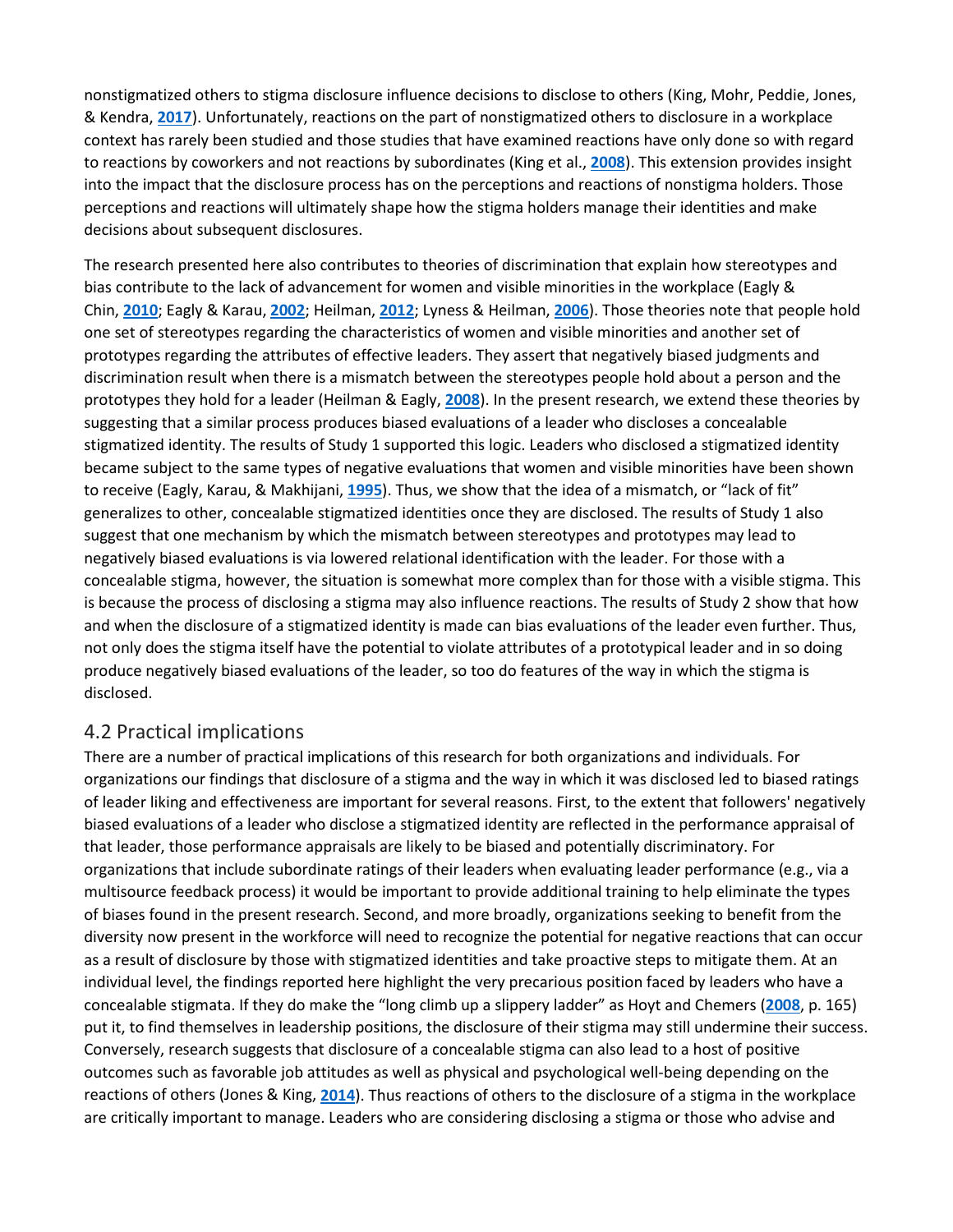mentor such leaders would do well to consider both the stigma and the way in which it is revealed. Specifically, because one mechanism linking disclosure to reactions was relational identification, it would seem that strategies that enhance relational identification might mitigate the negative effects of disclosure. For example, Clair et al. (**[2005](https://onlinelibrary.wiley.com/doi/full/10.1111/jasp.12467#jasp12467-bib-0016)**) describe an approach to identity management referred to as normalizing. Normalizing involves the person who is disclosing a stigma taking steps to minimize the perceived difference between themselves and others and highlighting the similarities.

#### 4.3 Limitations and suggestions for future research

As is the case with any study, the research presented here is not without limitations. Although we note that vignettes like the ones used here have been used extensively in the study of leadership and that we followed best practice recommendations for their construction (Aguinis & Bradley, **[2014](https://onlinelibrary.wiley.com/doi/full/10.1111/jasp.12467#jasp12467-bib-0001)**), concerns about participants responding to a vignette in the same way as they would in an actual work situation remain. One reason for this may be that participants will provide what they believe are socially desirable responses because they know their responses will be evaluated. This response tendency does not appear to have biased the results in the present study. The measure of social desirability was unrelated to most of the other variables and when it was included as a statistical control variable in the main analyses. A second reason participants may not have responded to the vignette as they would an actual work situations is the limited amount of information that can be conveyed within a vignette. For example, we were unable to convey a great deal of information regarding organizational context such as the organization's diversity climate, the presence of inclusive policies and practices, and supportive others in the work environment, which have all been linked to the decision to disclose a concealable stigma (Clair et al., **[2005](https://onlinelibrary.wiley.com/doi/full/10.1111/jasp.12467#jasp12467-bib-0016)**; Lidderdale et al., **[2007](https://onlinelibrary.wiley.com/doi/full/10.1111/jasp.12467#jasp12467-bib-0058)**; Ragins, **[2008](https://onlinelibrary.wiley.com/doi/full/10.1111/jasp.12467#jasp12467-bib-0077)**). This type of nuanced contextual information and its effects on participants is better examined in field studies conducted in actual organizations. We might expect that followers working in organizations that are more welcoming and inclusive may react less negatively to the disclosure of concealable stigmata than workers in organizations that are less welcoming and inclusive. This is because climate can shape expectations for the types of reactions that would be acceptable within the organization. Examining these types of workplace contextual variables as potential moderators of the relationship between disclosure and reactions would seem a fruitful area for future research.

A second limitation of our study was the lack of random assignment of participants to conditions. As a result there is no guarantee that the participants in the various conditions did not differ from each other in some systematic way. To help address this issue we did use a number of variables as statistical controls that, based on past research (e.g., Norton & Herek, **[2013](https://onlinelibrary.wiley.com/doi/full/10.1111/jasp.12467#jasp12467-bib-0066)**), could have influenced the results. It is interesting to note that while there was good rationale for including them, most of the control variables were only weakly related to likability and effectiveness and, in an exploratory analysis, none moderated the relationship between disclosure, method or timing, and the outcomes. As one example, men have been found to react more negatively toward transgender individuals (Norton & Herek, **[2013](https://onlinelibrary.wiley.com/doi/full/10.1111/jasp.12467#jasp12467-bib-0066)**) and based on this we might expect them to perceive transgender leaders less likeable than women would perceive transgender leaders. However, this was not the case. Men and women reacted similarly negatively to the transgender leader. One reason for the difference between these findings and those in past research may be the difference in the nature of the "target" that was studied. In Norton and Herek's (**[2013](https://onlinelibrary.wiley.com/doi/full/10.1111/jasp.12467#jasp12467-bib-0066)**) study participants were asked about their feelings toward various groups of people, one of which was transgender people. This is a general measure that refers to transgender people as a group and without regard to setting (work vs. nonwork) or role relationship (friend, coworker, leader, etc.). It could be the case that the specific setting (workplace) and role relationship (leader) account for the differences between the present studies and the Norton and Herek's study. Additional empirical research is needed to determine if reactions toward transgender people (and those with other concealable stigmata) who disclose their stigma differ across settings and relationships.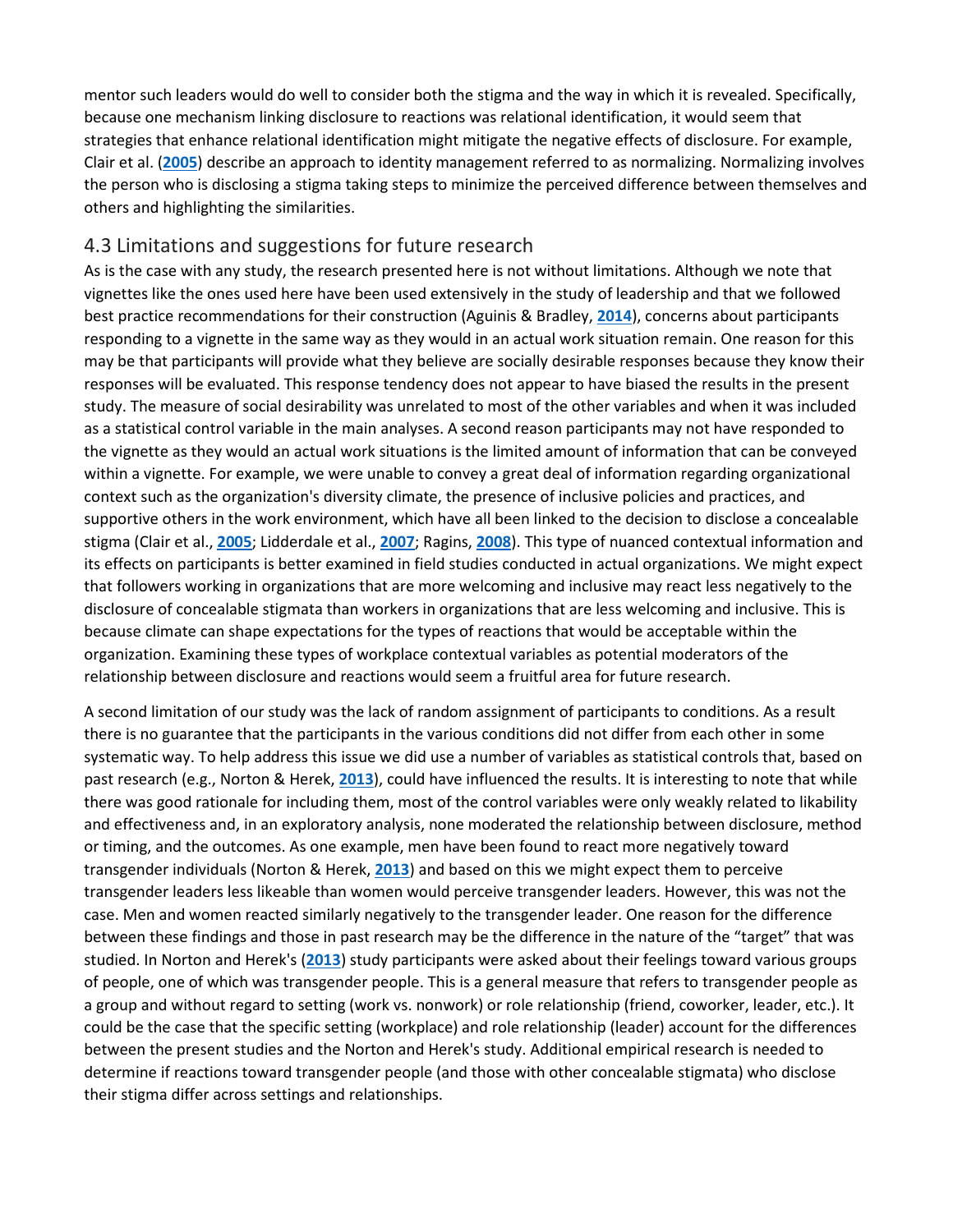Two other suggestions for future research are examining reactions to a broader range of disclosure strategies and even more specific content of the disclosure. In the present study, we focused on disclosure in terms of what are sometimes referred to as revealing and concealing strategies (Clair et al., **[2005](https://onlinelibrary.wiley.com/doi/full/10.1111/jasp.12467#jasp12467-bib-0016)**). That is, the stigma is either disclosed to others (revealing) or it is not (concealing). A "middle ground" strategy is referred to as signaling and it involves hinting or "testing the waters" (Jones & King, **[2014](https://onlinelibrary.wiley.com/doi/full/10.1111/jasp.12467#jasp12467-bib-0045)**, p. 1471). This strategy is an indirect approach wherein the concealable stigma holder strategically shares information and then judges the reactions of others before deciding to continue to conceal or further reveal. Nonstigmatized others may react to this type of strategy differently from either concealing or revealing owing to the ambiguity involved but it has not yet been studied. We also focused only on the content of the disclosure in terms of whether the leader was transgender or not (i.e., we used a gender neutral transgender person in the vignettes). This was consistent with our theorizing about stigma in general, but there may be different reactions to those whose transition status is from male to female (transwomen) and those whose transition status is from female to male (transmen). Research distinguishing between these two groups is sparse and somewhat mixed. On the one hand, Gazzola and Morrison (**[2014](https://onlinelibrary.wiley.com/doi/full/10.1111/jasp.12467#jasp12467-bib-1007)**) found that cultural stereotypes of transmen were more negative than cultural stereotypes of transwomen, and Rothblum, Balsam, Solomon, and Factor (**[2007](https://onlinelibrary.wiley.com/doi/full/10.1111/jasp.12467#jasp12467-bib-1009)**) found that transmen reported higher levels of harassment. These would suggest that leaders who disclose that they are transmen would elicit more negative reactions than leaders who disclose as transwomen. On the other hand, Winter, Webster, and Chueng (**[2008](https://onlinelibrary.wiley.com/doi/full/10.1111/jasp.12467#jasp12467-bib-1001)**) found attitudes toward transwomen were more negative than attitudes toward transmen. Clearly, this is an area that can benefit from better and clearer theorizing and additional empirical research. One approach to this might be to consider Implicit Inversion Theory (Kite & Deaux, **[1987](https://onlinelibrary.wiley.com/doi/full/10.1111/jasp.12467#jasp12467-bib-0052)**), which suggests those who disclose that they are gay men are perceived to take on feminine characteristics and those who disclose that they are lesbian women are seen to take on masculine characteristics, as it might be applied to disclosure by transmen and transwomen.

Another area for future research is to examine other mediating mechanisms that link leader disclosure of a stigmatized identity to follower reactions. In the two studies reported here, we hypothesized that relational identification would partially mediate the relationship between disclosure and reactions. The hypotheses recognized that other variables may also play a role in determining reactions to leaders who disclose their transgender identities. One example of another mediating mechanism is LMX (Graen & Uhl-Bien, **[1995](https://onlinelibrary.wiley.com/doi/full/10.1111/jasp.12467#jasp12467-bib-0032)**), which suggests that leader influence is based on the quality of the relationship between leader and follower. Several studies have demonstrated that LMX mediates the relationship between leader prototype match and outcomes (Epitropaki et al., **[2013](https://onlinelibrary.wiley.com/doi/full/10.1111/jasp.12467#jasp12467-bib-0028)**). Finally, an extension of the research reported here would be to examine group-level leader prototypes and group-level identity. In the present study we focused on general leader prototypes that have been shown to be common across groups and we focused on an individual-level relational identification with the leader. There are, however, group-level analogs to these constructs that have been studied rather extensively (van Kippenberg, van Kippenberg, De Cremer, & Hogg, **[2004](https://onlinelibrary.wiley.com/doi/full/10.1111/jasp.12467#jasp12467-bib-0091)**). Social identity theories of leadership (Haslam, **[2001](https://onlinelibrary.wiley.com/doi/full/10.1111/jasp.12467#jasp12467-bib-0034)**; Hogg, **[2001](https://onlinelibrary.wiley.com/doi/full/10.1111/jasp.12467#jasp12467-bib-0041)**) argue that leaders are most effective at influencing others when they are prototypical of the group they are leading and when followers identify with the values, beliefs, and goals of the group (i.e., social identity). At this level of analysis research might examine how a mismatch between stereotypes associated with a particular stigmatized group to which the leader belongs and workgroup-level prototypes influence reactions to stigma disclosure via the mediating effect of social (collective) identity.

## 5 CONCLUSION

As workforce diversity has increased so too has the range of potentially stigmatizing conditions to be found in the workplace, including those whose stigmatized identities are concealable. Understanding the identity management process, its antecedents and consequences from the perspective of the stigma holder is important. However, understanding that process, its antecedents and consequences from the perspective of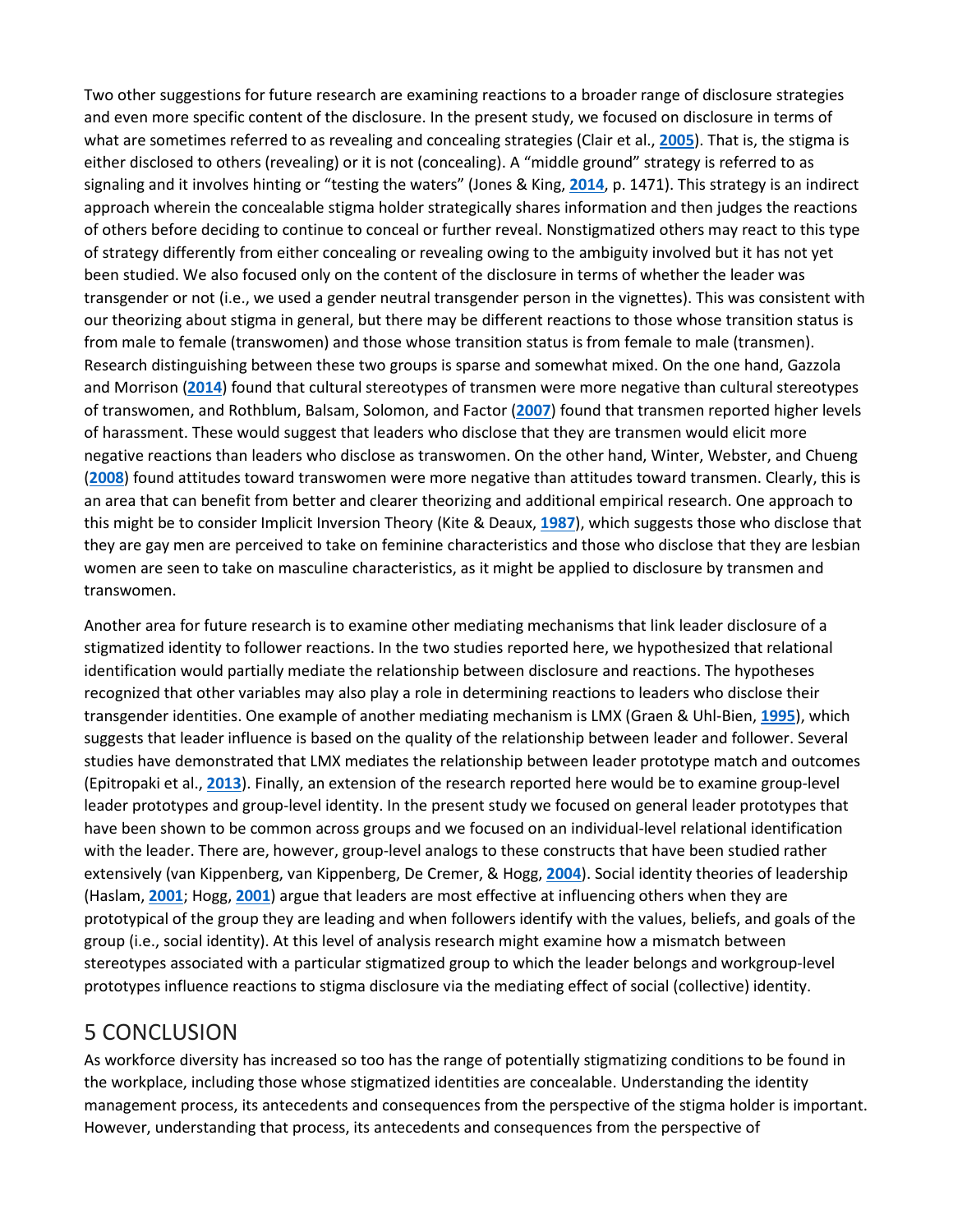nonstigmatized others is equally important if individuals and organizations are to reap the potential benefits of a diverse workforce. We contribute to this understanding by theorizing and then showing that the disclosure of a leader's stigmatized identity, as well as the method and timing of that disclosure impacts follower perceptions of leadership qualities.

## APPENDIX A: INSTRUCTIONS AND VIGNETTES USED IN STUDY 1

#### **Instructions**

The paragraph below presents a description of a fictional leader in an organization. Please read it carefully and try to imagine yourself in the situation described. Please remember that the description is meant to be a depiction of a person who is YOUR supervisor. It would be good if you tried as much as possible to put yourself in this situation and to imagine this in real life. Several questions will be posed after the text and should be answered in the context of the work situation described.

Please imagine the following…

#### The nondisclosure condition read

"Your supervisor is Pat Miller. Miller is a good leader and you consider yourself pretty lucky to work for him/her. The two of you get along and seem to have similar work styles. You work well together. Miller is clearly very smart and has had good training. S/he is experienced. S/he knows the business and how to get things done. Miller also shows a lot dedication and puts in a lot of hard work. S/he will stay late and come in early to help with projects if that's what's needed. Everyone at work thinks Pat is a great leader. They describe him/her as one of those types of leaders who 'says what they mean and mean what they say' and 'talks the talk and walks the walk'. You agree. Miller is a strong and sincere leader but not pushy, loud, or overbearing. When it comes to making decisions s/he is open-minded and objective. In meetings s/he asks for input and feedback from you and your peers. S/he listens carefully and considers the different perspectives before reaching a conclusion. When Miller makes an important decision at work s/he is good at communicating it. S/he clearly explains the reasons for the decision and offers objective reasons why it seemed the best option. S/he is understanding when it comes to work issues among the people who at work and understands people have personal lives too. Although you wouldn't say you are close friends outside of work, you are about the same age and have a number of similar interests. When you run into each other at the same restaurant, sporting event, etc, the two of you will spend a few minutes in friendly conversation.

In the following section, you will be asked about the details presented in this scenario. Be sure to read the scenario carefully and when you are ready to proceed, click below."

For the disclosure condition the following sentences were added to the vignette

"Today you learned that Pat is a transgender person. That is, someone who experiences a mismatch between the gender they identify with or express and their assigned biological sex. Pat will be undergoing a process to align the gender s/he identifies with his/her biological sex."

## APPENDIX B: INSTRUCTIONS AND VIGNETTES USED IN STUDY 2

#### Instructions to participant

The paragraph below presents a description of a fictional leader in an organization. Please read it carefully and try to imagine yourself in the situation described. Please remember that the description is meant to be a depiction of a person who is YOUR supervisor. It would be good if you tried as much as possible to put yourself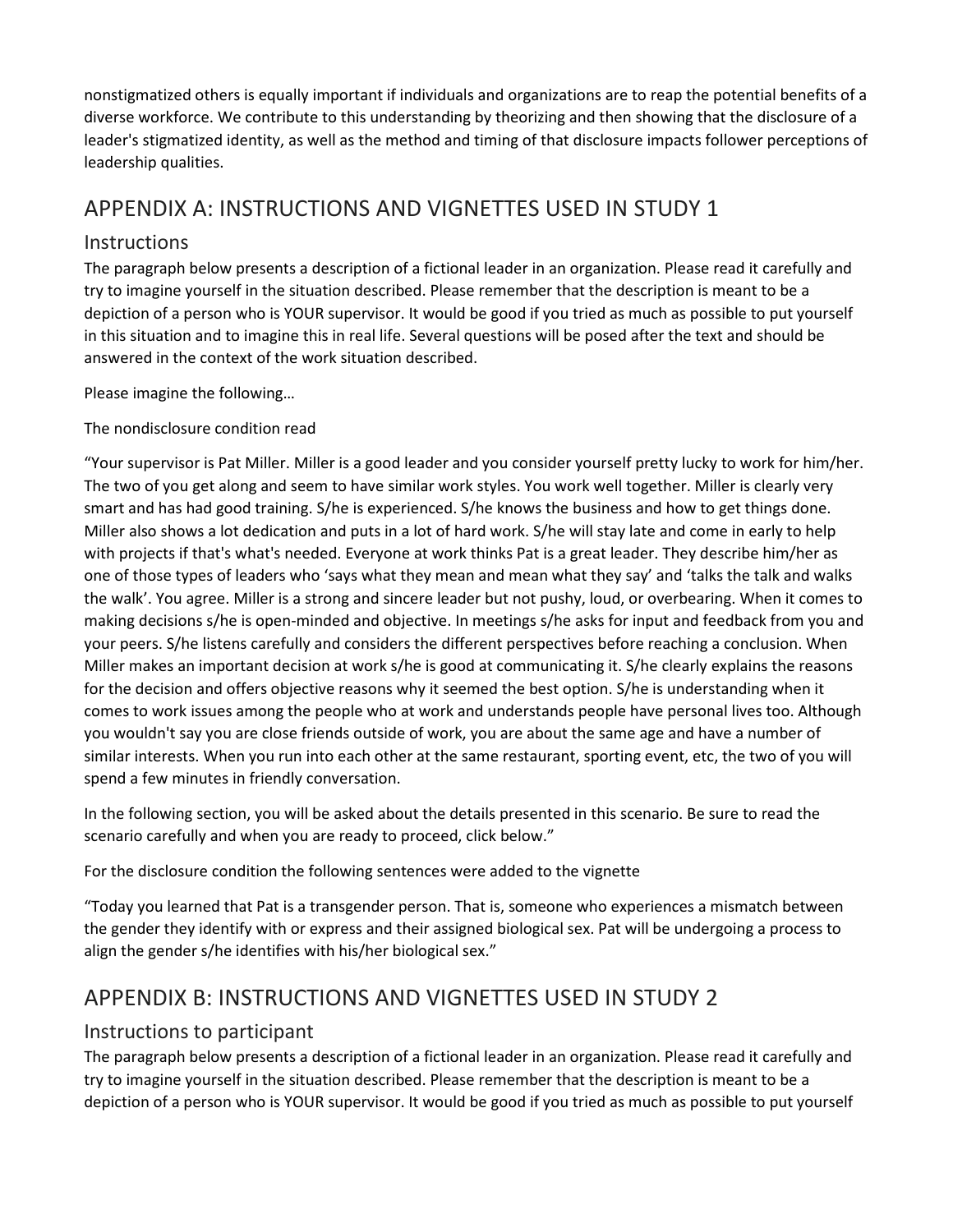in this situation and to imagine this in real life. Several questions will be posed after the text and should be answered in the context of the work situation described.

Please imagine the following…

#### The vignette then read

"You have been working in your current position for about \_\_\_\_\_ now. (Early condition read, "1 week"), Late condition read, "1 year"). During that time your supervisor has been Pat Miller. Pat is a good leader and you consider yourself pretty lucky to work for him/her. The two of you get along and seem to have similar work styles. You work well together. Pat is clearly very smart and has had good training. S/he is experienced. S/he knows the business and how to get things done. S/he also shows a lot dedication and puts in a lot of hard work. S/he will stay late and come in early to help with projects if that's what's needed. Everyone at work thinks Pat is a great leader. They describe him/her as one of those types of leaders who 'says what s/he means and means what s/he says' and that s/he 'talks the talk and walks the walk'. You agree. Pat is a strong and sincere leader but s/he's not pushy, loud, or overbearing. When it comes to making decisions s/he is open-minded and objective. In meetings s/he asks for input and feedback from you and your peers. S/he listens carefully and considers the different perspectives before reaching a conclusion. When Pat makes an important decision at work s/he is good at communicating it. S/he clearly explains the reasons for the decision and offers objective reasons why it seemed the best option. S/he is understanding when it comes to work issues among the people who work for him/her and understands people have personal lives too. Although you wouldn't say you are close friends outside of work, you are about the same age and have a number of similar interests. When you run into each other at the same restaurant, sporting event, etc, the two of you will spend a few minutes in friendly conversation."

#### The Came out condition then read

"In a meeting Pat scheduled with you today, s/he wanted to let you know that s/he was a transgender person. That is, someone who experiences a mismatch between the gender they identify with or express and their assigned biological sex."

#### The Found out condition then read

"Yesterday, while you were outside of work, you saw Pat dressed differently. Today you decided to stop by his/her office to ask about it. During that meeting s/he explained that s/he was a transgender person. That is, someone who experiences a mismatch between the gender they identify with or express and their assigned biological sex."

#### REFERENCES

- Aguinis, H., & Bradley, K. J. ( 2014). Best practice recommendations for designing and implementing experimental vignette methodology studies. *Organizational Research Methods*, **17**, 351– 371.
- Aguinis, H., & Edwards, J. R. ( 2014). Methodological wishes for the next decade and how to make wishes come true. *Journal of Management Studies*, **51**, 143– 174.
- Ashforth, B. E., & Mael, F. ( 1989). Social identity theory and the organization. *Academy of Management Review*, **14**, 20– 39.
- Avery, D. R., McKay, P. F., & Volpone, S. D. ( 2016). Blaming the building: How venue quality influences consumer bias against stigmatized leaders. *Journal of Applied Psychology*, **101**( 8), 1111– 1121.
- Avolio, B. J., Walumbwa, F. O., & Weber, T. ( 2009). Leadership: Current theories, research and future directions. *Annual Review of Psychology*, **60**, 421– 449.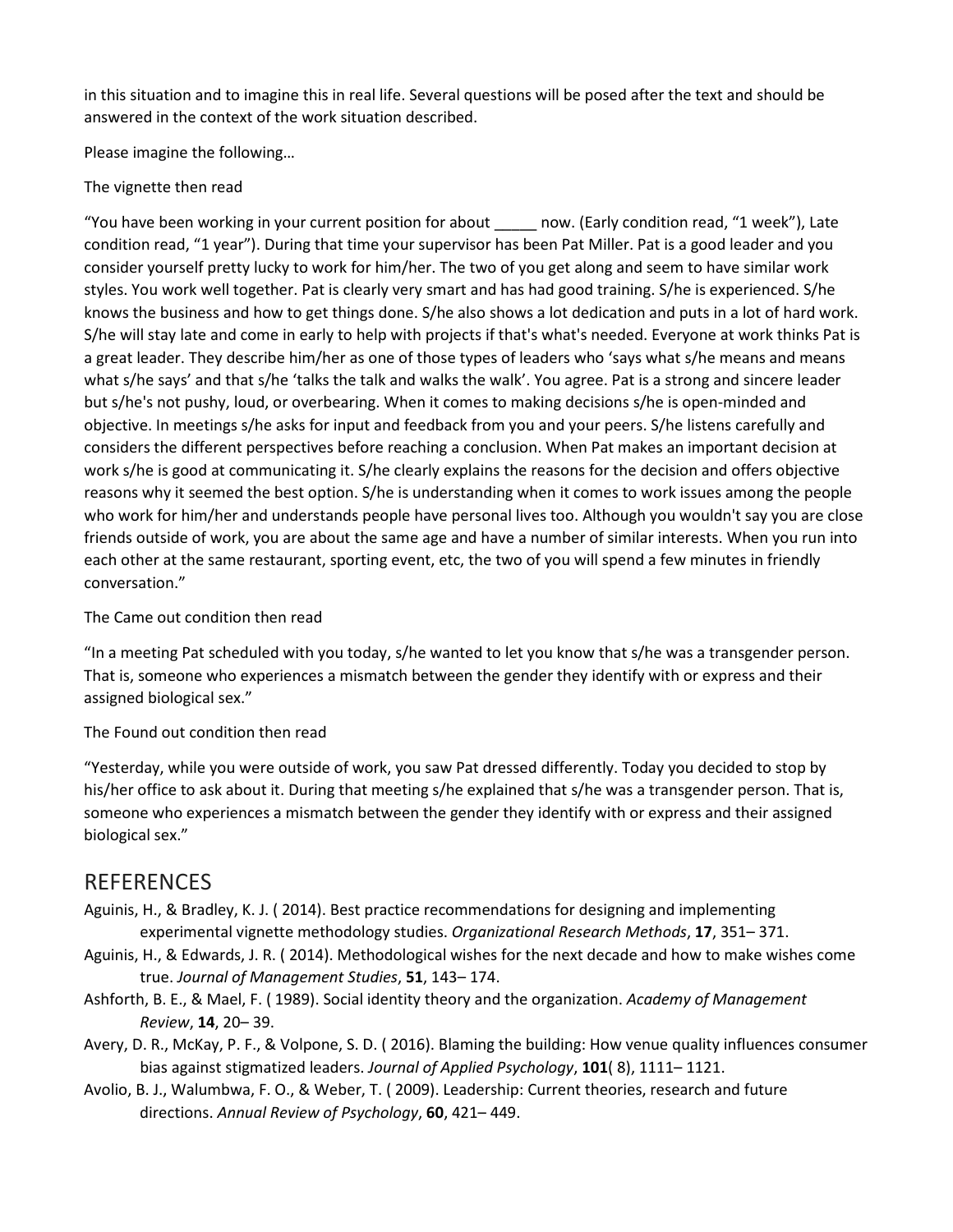- Barling, J. ( 2014). *The science of leadership: Lessons from research for organizational leaders*. Oxford: Oxford University Press.
- Bell, M., Marquardt, D., & Berry, P. D. ( 2014). " Diversity," immigration, and the new American multi-racial hierarchy. *Journal of Managerial Psychology*, **29**, 285– 303.
- Brewer, M. B., & Gardner, W. ( 1996). Who is this "we"? Levels of collective identity and self representations. *Journal of Personality and Social Psychology*, **71**, 83– 93.
- Brodbeck, F. C., Frese, M., Akerblom, S., Audia, G., Bakacsi, G.,Bendova, H., … Wunderer, R. ( 2000). Cultural variation of leadership prototypes across 22 European countries. *Journal of Occupational and Organizational Psychology*, **73**, 1– 29.
- Buck, D. M., & Plant, E. A. ( 2011). Interorientation interactions and impressions: Does the timing of disclosure of sexual orientation matter?. *Journal of Experimental Social Psychology*, **47**, 333– 342.
- Buhrmester, M., Kwang, T., & Gosling, S. D. ( 2011). Amazon's Mechanical Turk: A new source of inexpensive, yet high-quality, data?. *Perspectives on Psychological Science*, **6**, 3– 5.
- Burke, C. S., Sims, D. E., Lazzara, E. H., & Salas, E. ( 2007). Trust in leadership: A multi-level review and integration. *The Leadership Quarterly*, **18**, 606– 632.
- Chrobot-Mason, D., Button, S. B., & DiClementi, J. D. ( 2001). Sexual identity management strategies: An exploration of antecedents and consequences. *Sex Roles*, **45**, 321– 336.
- Clair, J. A., Beatty, J. E., & MacLean, T. L. ( 2005). Out of sight but not out of mind: Managing invisible social identities in the workplace. *Academy of Management Review*, **30**, 78– 95.
- Croteau, J. M., Anderson, M. Z., & VanderWal, B. L. ( 2008). Models of workplace sexual identity disclosure and management reviewing and extending concepts. *Group & Organization Management*, **33**, 532– 565.
- Den Hartog, D. N., House, R. J., Hanges, P. J., Ruiz-Quintanilla, S. A., &Dorfman, P. W. ( 1999). Culture specific and cross-cultural generalizable implicit theories: Are attributes of charismatic/transformational leadership universally endorsed? *The Leadership Quarterly*, **10**, 219– 256.
- DeRue, D. S., & Ashford, S. J. ( 2010). Who will lead and who will follow? A social process of leadership identity construction in organizations. *Academy of Management Review*, **35**, 627– 647.
- Dinh, J., Lord, R., Garnder, W., Meuser, J., Liden, R. C., & Hu, J. ( 2014).Leadership theory and research in the new millennium: Current theoretical trends and changing perspectives. *The Leadership Quarterly*, **25**, 36– 62.
- Eagly, A. H., & Chin, J. L. ( 2010). Diversity and leadership in a changing world. *American Psychologist*, **65**, 216– 224.
- Eagly, A. H., & Karau, S. J. ( 2002). Role congruity theory of prejudice toward female leaders. *Psychological Review*, **109**, 573.
- Eagly, A. H., Karau, S. J., & Makhijani, M. G. ( 1995). Gender and the effectiveness of leaders: A metaanalysis. *Psychological Bulletin*, **117**,125– 145.
- Efron, B., & Tibshirani, R. J. ( 1993). *An introduction to the bootstrap*.Oxford, UK: Taylor & Francis.
- Epitropaki, O., & Martin, R. ( 2004). Implicit leadership theories in applied settings: Factor structure, generalizability, and stability over time. *Journal of Applied Psychology*, **89**, 293– 310.
- Epitropaki, O., & Martin, R. ( 2005). From ideal to real: A longitudinal study of the role of implicit leadership theories on leader-member exchanges and employee outcomes. *Journal of Applied Psychology*,**90**, 659– 676.
- Epitropaki, O., Sy, T., Martin, R., Tram-Quon, S., & Topakas, A. ( 2013).Implicit leadership and followership theories "in the wild": Taking stock of information-processing approaches to leadership and followership in organizational settings. *The Leadership Quarterly*, **24**,858– 881.
- Fassinger, R. E., Shullman, S. L., & Stevenson, M. R. ( 2010). Toward an affirmative lesbian, gay, bisexual, and transgender leadership paradigm. *American Psychologist*, **65**, 201.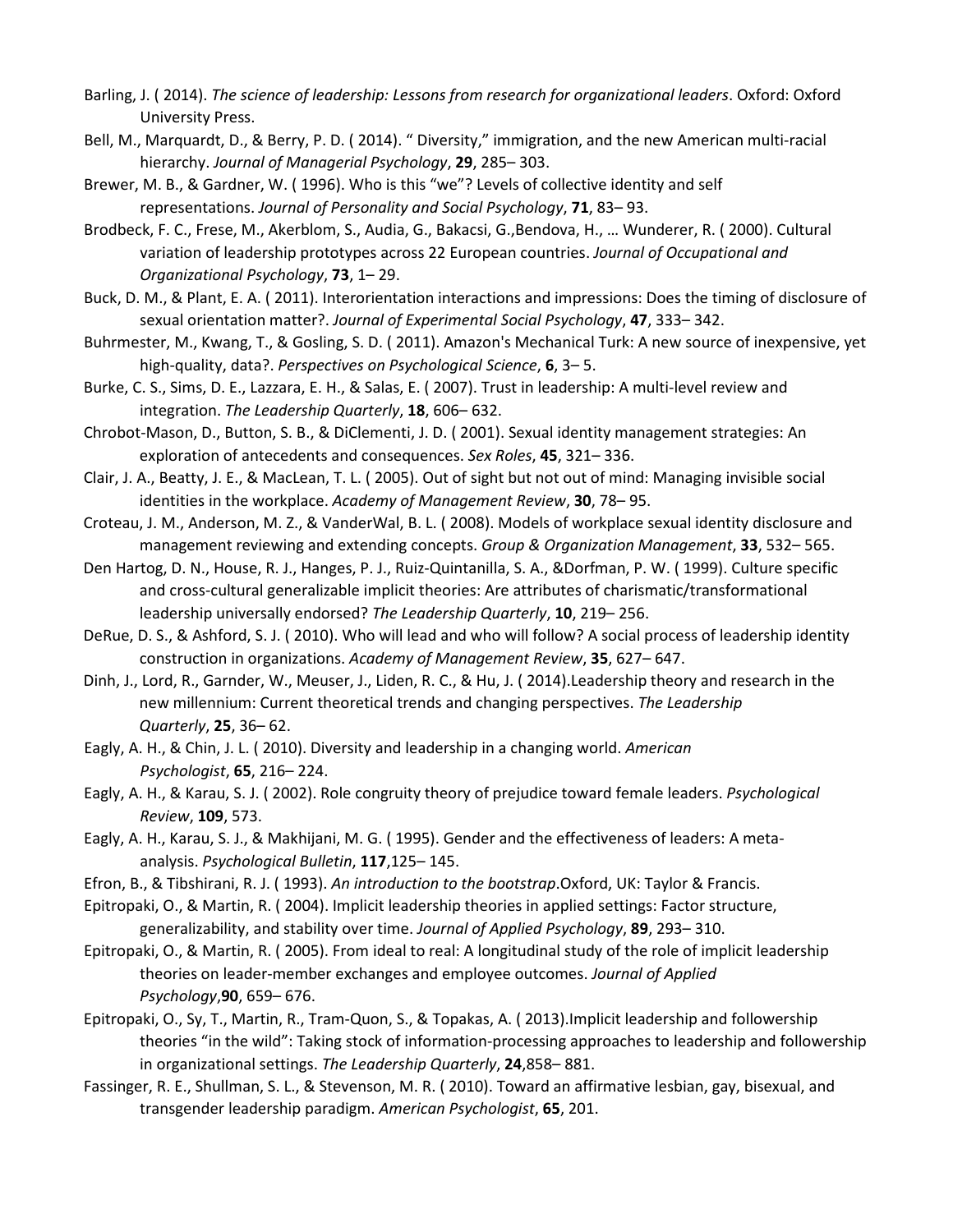- Fingerhut, A. W. ( 2011). Straight allies: What predicts heterosexuals' alliance with the LGBT community?. *Journal of Applied Social Psychology*, **41**, 2230– 2248.
- Gazzola, S. B., & Morrison, M. A. ( 2014). Cultural and personally endorsed stereotypes of transgender men and transgender women: Notable correspondence or disjunction?. *International Journal of Transgenderism*, **15**, 76– 99.

Goffman, E. ( 1963). *Stigma: Notes on the management of spoiled identity*. Englewood Cliffs, NJ: Prentice-Hall.

- Graen, G. B., & Uhl-Bien, M. ( 1995). The relationship-based approach to leadership: Development of LMX theory of leadership over 25 years: Applying a multi-level, multi-domain perspective. *The Leadership Quarterly*, **6**, 219– 247.
- Griffith, K. H., & Hebl, M. R. ( 2002). The disclosure dilemma for gay men and lesbians: "Coming out" at work. *Journal of Applied Psychology*, **87**, 1191– 1199.
- Haslam, S. A. ( 2001). *Psychology in organizations: The social identity approach*. London: Sage.
- Hayes, A. F. ( 2013). *Introduction to mediation, moderation, and conditional process analysis: A regression‐based approach*. New York: Guilford Press.
- Hayes, A. F., & Preacher, K. J. ( 2014). Statistical mediation analysis with a multicategorical independent variable. *British Journal of Mathematical and Statistical Psychology*, **67**, 451– 470.
- Heilman, M. E. ( 2012). Gender stereotypes and workplace bias. *Research in Organizational Behavior*, **32**, 113– 135.
- Heilman, M., & Eagly, A. ( 2008). Gender stereotypes are alive, well, and busy producing workplace discrimination. *Industrial and Organizational Psychology*, **1**, 393– 398.
- Herek, G. M., & Capitanio, J. P. ( 1996). " Some of my best friends": Intergroup contact, concealable stigma, and heterosexuals' attitudes toward gay men and lesbians. *Personality and Social Psychology Bulletin*, **22**, 412– 424.
- Herek, G. M., & McLemore, K. A. ( 2013). Sexual prejudice. *Annual Review of Psychology*, **64**, 309– 333.
- Hill, D. B., & Willoughby, B. L. ( 2005). The development and validation of the genderism and transphobia scale. *Sex Roles*, **53**,531– 544.
- Hogg, M. A. ( 2001). A social identity theory of leadership. *Personality and Social Psychology Review*, **5**, 184– 200.
- Hoyt, C. L., & Chemers, M. M. ( 2008). Social stigma and leadership: A long climb up a slippery ladder. In C. L. Hoyt, G. R. Goethals, & D. R. Forsyth (Eds.), *Leadership at the crossroads: Leadership and psychology*(Vol. **1**, pp. 165– 180). Westport, CT: Praeger.
- Hoyt, C. L., & Simon, S. ( 2016). The role of social dominance orientation and patriotism in the evaluation of racial minority and female leaders. *Journal of Applied Social Psychology*, **46**( 9), 518– 582.
- Johnson, S. J., Murphy, S. E., Zewdie, S., & Reichard, R. J. ( 2008). The strong, sensitive type: Effects of gender stereotypes and leadership prototypes on the evaluation of male and female leaders. *Organizational Behavior and Human Decision Processes*, **1**, 39– 60.
- Jones, K. P., & King, E. B. ( 2014). Managing concealable stigmas at work: A review and multilevel model. *Journal of Management*, **40**,1466– 1494.
- Junker, N. M., & van Dick, R. ( 2014). Implicit theories in organizational settings: A systematic review and research agenda of implicit leadership and followership theories. *The Leadership Quarterly*, **25**, 1154– 1173.
- Karelaia, N., & Keck, S. ( 2013). When deviant leaders are punished more than non-leaders: The role of deviance severity. *Journal of Experimental Social Psychology*, **4**, 783– 796.
- Kark, R., & Shamir, B. ( 2002). The dual effect of transformational leadership: Priming relational and collective selves and further effects on followers. In B. J. Avolio & F. J. Yammarino (Eds.),*Transformational and charismatic leadership: The road ahead* (Vol. **2**, pp. 67– 91). Amsterdam: JAI Press.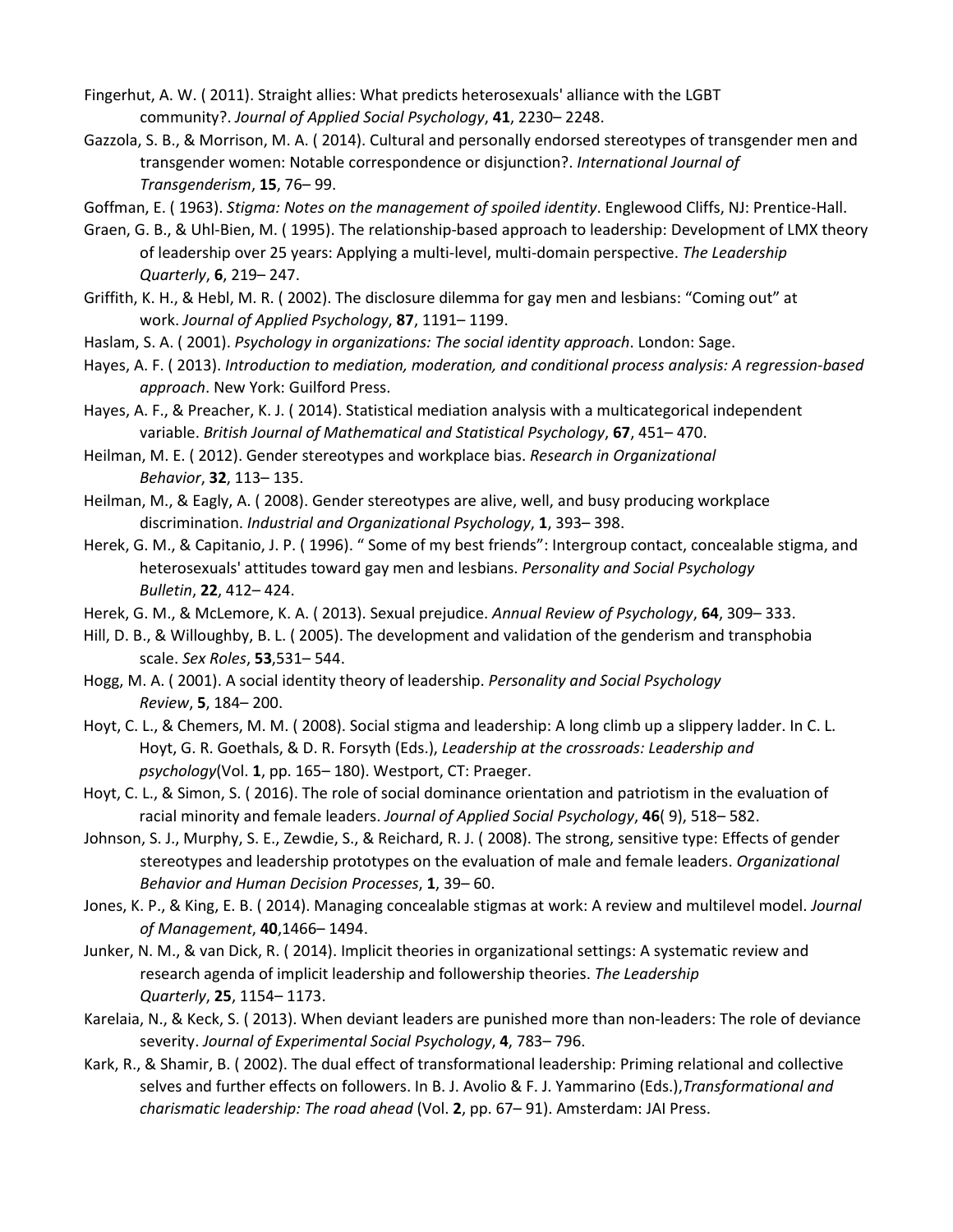- King, E. B., Mohr, J. J., Peddie, C. I., Jones, K. P., & Kendra, M. ( 2017).Predictors of identity management: An exploratory experience-sampling study of lesbian, gay, and bisexual workers. *Journal of Management*, **43**, 476– 502.
- King, E. B., & Cortina, J. M. ( 2010). The social and economic imperative of lesbian, gay, bisexual, and transgendered supportive organizational policies. *Industrial and Organizational Psychology*, **3**,69– 78.
- King, E. B., Reilly, C., & Hebl, M. ( 2008). The best of times, the worst of times: Exploring dual perspectives of "coming out" in the workplace. *Group & Organization Management*, **33**, 566– 601.
- King, E. B., Shapiro, J. R., Hebl, M. R., Singletary, S. L., & Turner, S. ( 2006). The stigma of obesity in customer service: A mechanism for remediation and bottom-line consequences of interpersonal discrimination. *Journal of Applied Psychology*, **91**, 579– 593.
- Kite, M. E., & Deaux, K. ( 1987). Gender belief systems: Homosexuality and the implicit inversion theory. *Psychology of Women Quarterly*, **11**, 83– 96.
- Kite, M. E., & Whitley, B. E. ( 1996). Sex differences in attitudes toward homosexual persons, behaviors, and civil rights a meta-analysis. *Personality and Social Psychology Bulletin*, **22**, 336– 353.
- Kulik, C. T., Bainbridge, H. T., & Cregan, C. ( 2008). Known by the company we keep: Stigma-by-association effects in the workplace. *Academy of Management Review*, **33**, 216– 230.
- Law, C. L., Martinez, L. R., Ruggs, E. N., Hebl, M. R., & Akers, E. ( 2011).Trans-parency in the workplace: How the experiences of transsexual employees can be improved. *Journal of Vocational Behavior*, **79**, 710– 723.
- Lewicki, R. J., Tomlinson, E. C., & Gillespie, N. ( 2006). Models of interpersonal trust development: Theoretical approaches, empirical evidence, and future directions. *Journal of Management*, **32**, 991– 1022.
- Liberman, B. E., & Golom, F. D. ( 2015). Think manager, think male? Heterosexuals' stereotypes of gay and lesbian managers. *Equality, Diversity and Inclusion: An International Journal*, **34**, 566– 578.
- Lidderdale, M. A., Croteau, J. M., Anderson, M. Z., Tovar-Murray, D., &Davis, J. M. ( 2007). Building LGB vocational psychology: A theoretical model of workplace sexual identity management. In K. Bieschke, R. Perez, & K. DeBord (Eds.), *Handbook of counseling and psychotherapy with lesbian, gay, and bisexual clients* ( 2nd ed., pp. 245– 270).Washington, DC: American Psychological Association.
- Lord, R. G., Foti, R. J., & De Vader, C. L. ( 1984). A test of leadership categorization theory: Internal structure, information processing, and leadership perceptions. *Organizational Behavior and Human Performance*, **34**, 343– 378.
- Lord, R. G., & Maher, K. J. ( 1993). *Leadership and information processing: Linking perceptions and performance*. Boston, MA: Unwin Hyman.
- Lyness, K. S., & Heilman, M. E. ( 2006). When fit is fundamental: performance evaluations and promotions of upper-level female and male managers. *Journal of Applied Psychology*, **91**, 777– 783.
- MacInnis, C., & Hodson, G. ( 2015). The development of online cross-group relationships among university students: Benefits of earlier (vs. later) disclosure of stigmatized group membership. *Journal of Social and Personal Relationships*, **32**, 788– 809.
- Madera, J. M., & Smith, D. B. ( 2009). The effects of leader negative emotions on evaluations of leadership in a crisis situation: The role of anger and sadness. *The Leadership Quarterly*, **20**, 103– 114.
- Major, B., & O'Brien, L. T. ( 2005). The social psychology of stigma. *Annual Review of Psychology*, **56**, 393– 421.
- Mereish, E., & Poteat, V. P. ( 2015). Effects of heterosexuals' direct and extended friendships with sexual minorities on their attitudes and behaviors: Intergroup anxiety and attitude strength as mediators and moderators. *Journal of Applied Social Psychology*, **45**,147– 157.
- Norton, A. T., & Herek, G. M. ( 2013). Heterosexuals' attitudes toward transgender people: Findings from a national probability sample of US adults. *Sex Roles*, **68**, 738– 753.
- Offermann, L. R., Kennedy, J. K., & Wirtz, P. W. ( 1994). Implicit leadership theories: Content, structure, and generalizability. *The Leadership Quarterly*, **5**, 43– 58.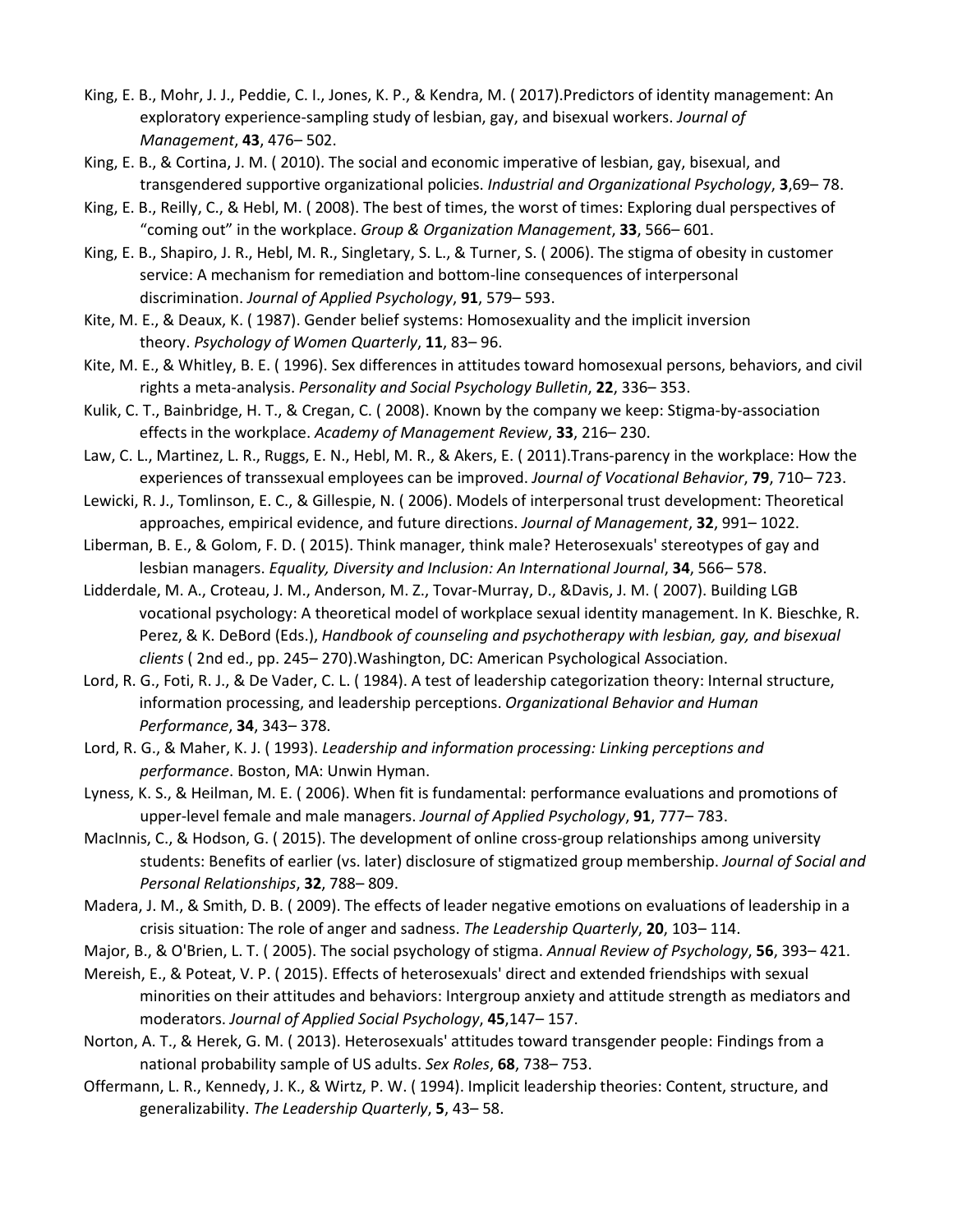Oswald, D. L. ( 2007). " Don't ask, don't tell": The influence of stigma concealing and perceived threat on perceivers' reactions to a gay target. *Journal of Applied Social Psychology*, **37**, 928– 947.

- Pachankis, J. E. ( 2007). The psychological implications of concealing a stigma: A cognitive-affective-behavioral model. *Psychological Bulletin*, **133**, 328– 345.
- Paetzold, R. L., Dipboye, R. L., & Elsbach, K. D. ( 2008). A new look at stigmatization in and of organizations. *Academy of Management Review*, **33**, 186– 193.

Pescosolido, B. A., & Martin, J. K. ( 2015). The stigma complex. *Annual Review of Sociology*, **41**, 87– 116.

- Pichler, S., Varma, A., & Bruce, T. ( 2010). Heterosexism in employment decisions: The role of job misfit. *Journal of Applied Social Psychology*, **40**, 2527– 2555.
- Preacher, K. J. ( 2015). Advances in mediation analysis: A survey and synthesis of new developments. *Annual Review of Psychology*, **66**,825– 852.
- Preacher, K. J., & Hayes, A. F. ( 2008). Asymptotic and resampling strategies for assessing and comparing indirect effects in multiple mediator models. *Behavior Research Methods*, **40**, 879– 891.
- Quinn, D. M., & Chaudoir, S. R. ( 2009). Living with a concealable stigmatized identity: The impact of anticipated stigma, centrality, salience, and cultural stigma on psychological distress and health. *Journal of Personality and Social Psychology*, **97**, 634.
- Ragins, B. R. ( 2004). Sexual orientation in the workplace: The unique work and career experiences of gay, lesbian and bisexual workers. *Research in Personnel and Human Resources Management*, **23**, 35– 120.
- Ragins, B. R. ( 2008). Disclosure disconnects: Antecedents and consequences of disclosing invisible stigmas across life domains. *Academy of Management Review*, **33**, 194– 215.
- Reynolds, W. M. ( 1982). Development of reliable and valid short forms of the Marlowe–Crowne social desirability scale. *Journal of Clinical Psychology*, **38**, 119– 125.
- Rosette, A. S., Leonardelli, G. J., & Phillips, K. W. ( 2008). The White standard: Racial bias in leader categorization. *Journal of Applied Psychology*, **93**, 758.
- Rothblum, E. D., Balsam, K. F., Solomon, S. E., & Factor, R. ( 2007).Lesbian, gay m. ale, bisexual, and heterosexual siblings. *Sexual Orientation Discrimination: An International Perspective*, **4**, 62– 75.
- Santuzzi, A. M., Waltz, P. R., Finkelstein, L. M., & Rupp, D. E. ( 2014).Invisible disabilities: Unique challenges for employees and organizations. *Industrial and Organizational Psychology*, **7**, 204– 219.
- Sawyer, K., Thoroughgood, C., & Webster, J. ( 2016). Queering the gender binary: Understanding transgender workplace experiences. In T. Kollen (Ed.), *Sexual orientation and transgender issues in organizations* (pp. 21– 42). Springer: Springer Publishing International.
- Schilt, K., & Westbrook, L. ( 2009). Doing gender, doing heteronormativity: "Gender normals," transgender people, and the social maintenance of heterosexuality. *Gender & Society*, **23**, 440– 464.
- Schmitt, M. T., Branscombe, N. R., Postmes, T., & Garcia, A. ( 2014).The consequences of perceived discrimination for psychological well-being: A meta-analytic review. *Psychological Bulletin*, **140**, 921– 948.
- B. Schyns, & J. R. Meindl (Eds.). ( 2005). *Implicit leadership theories: Essays and explorations*. Greenwich, CT: Information Age Publishing.
- Shamir, B., Zakay, E., Breinin, E., & Popper, M. ( 1998). Correlates of charismatic leader behavior in military units: Subordinates' attitudes, unit characteristics, and superiors' appraisals of leader performance. *Academy of Management Journal*, **41**, 387– 409.
- Shondrick, S. J., & Lord, R. G. ( 2010). Implicit leadership and followership theories: Dynamic structures for leadership perceptions, memory and leader-follower processes. In G. P. Hodgkinson & J. K. Ford (Eds.), *International review of industrial and organizational psychology* (Vol. **25**, pp. 1– 33). Hoboken, NJ: Wiley.
- Sluss, D. M., & Ashforth, B. E. ( 2007). Relational identity and identification: Defining ourselves through work relationships. *Academy of Management Review*, **32**, 9– 32.